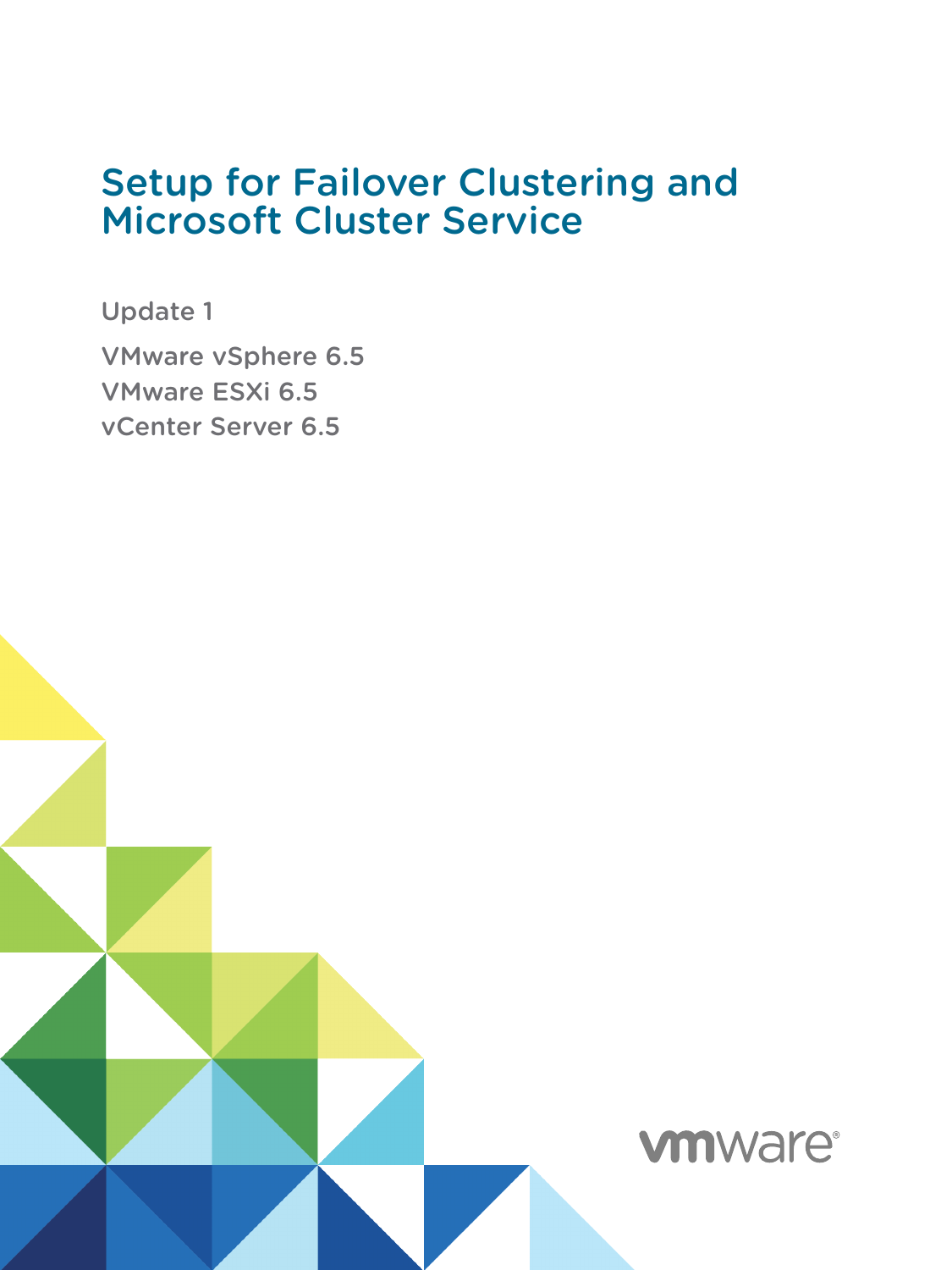You can find the most up-to-date technical documentation on the VMware website at:

#### <https://docs.vmware.com/>

If you have comments about this documentation, submit your feedback to

[docfeedback@vmware.com](mailto:docfeedback@vmware.com)

**VMware, Inc.** 3401 Hillview Ave. Palo Alto, CA 94304 www.vmware.com

Copyright  $^\circ$  2006-2017 VMware, Inc. All rights reserved. [Copyright and trademark information.](http://pubs.vmware.com/copyright-trademark.html)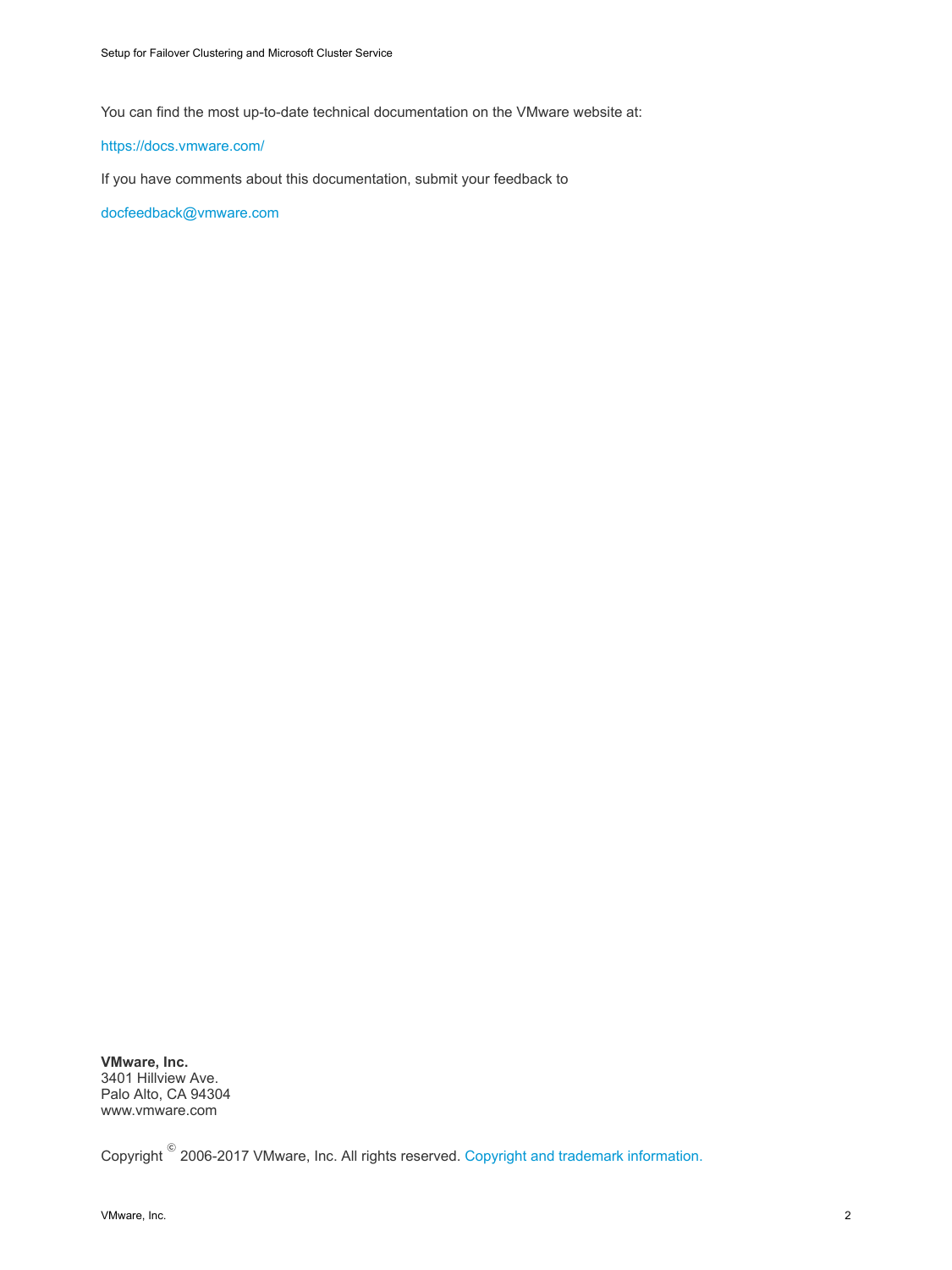## **Contents**

#### [About Setup for Failover Clustering and Microsoft Cluster Service 5](#page-4-0)

#### **1** [Getting Started with MSCS 6](#page-5-0)

[Clustering Configuration Overview 6](#page-5-0) [Clustering MSCS Virtual Machines on a Single Host 7](#page-6-0) [Clustering Virtual Machines Across Physical Hosts 7](#page-6-0) [Clustering Physical Machines with Virtual Machines 9](#page-8-0) [Hardware and Software Requirements for Clustering 10](#page-9-0) [Supported Shared Storage Configurations 10](#page-9-0) [PSP\\_RR Support for MSCS 11](#page-10-0) [iSCSI Support for MSCS 11](#page-10-0) [FCoE Support for MSCS 12](#page-11-0) [vMotion support for MSCS 12](#page-11-0) [vSphere MSCS Setup Limitations 13](#page-12-0) [MSCS and Booting from a SAN 14](#page-13-0) [Set up CCR and DAG Groups 14](#page-13-0) [Setting up AlwaysOn Availability Groups with SQL Server 2012 15](#page-14-0)

#### **2** [Cluster Virtual Machines on One Physical Host 16](#page-15-0)

[Create the First Node for Clusters on One Physical Host 16](#page-15-0) [Create Additional Nodes for Clusters on One Physical Host 17](#page-16-0) [Add Hard Disks to the First Node for Clusters on One Physical Host 18](#page-17-0) [Add Hard Disks to Additional Nodes for Clusters on One Physical Host 19](#page-18-0)

#### **3** [Cluster Virtual Machines Across Physical Hosts 20](#page-19-0)

[Create the First Node for MSCS Clusters Across Physical Hosts 20](#page-19-0) [Create Additional Nodes for Clusters Across Physical Hosts 21](#page-20-0) [Add Hard Disks to the First Node for Clusters Across Physical Hosts 22](#page-21-0) [Add Hard Disks to Additional Nodes for Clusters Across Physical Hosts 24](#page-23-0)

#### **4** [Cluster Physical and Virtual Machines 25](#page-24-0)

[Create the First Node for a Cluster of Physical and Virtual Machines 25](#page-24-0) [Create the Second Node for a Cluster of Physical and Virtual Machines 26](#page-25-0) [Add Hard Disks to the Second Node for a Cluster of Physical and Virtual Machines 27](#page-26-0) [Install Microsoft Cluster Service 28](#page-27-0) [Create Additional Physical-Virtual Pairs 28](#page-27-0)

#### **5** [Use MSCS in an vSphere HA and vSphere DRS Environment 29](#page-28-0)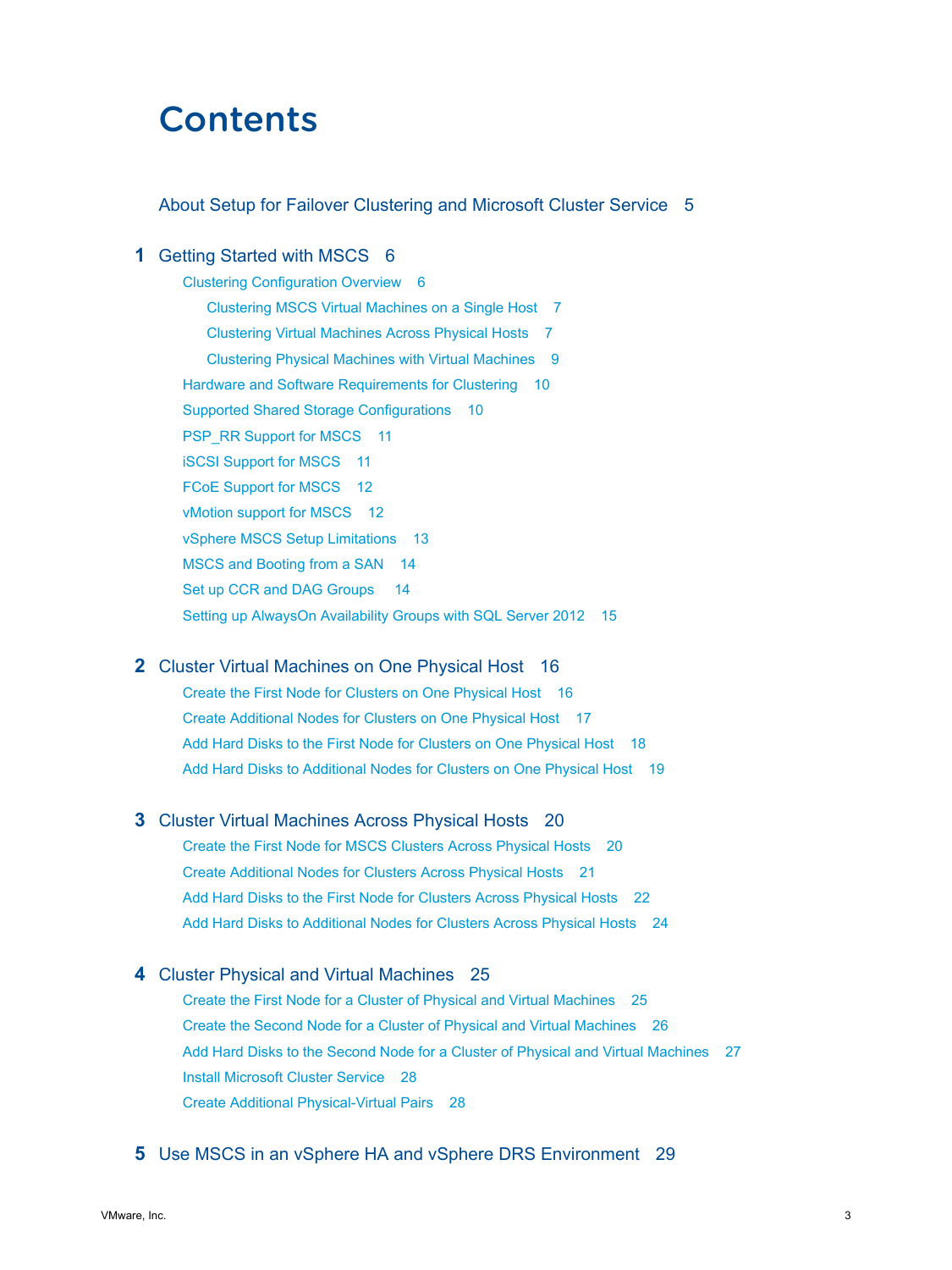[Enable vSphere HA and vSphere DRS in a Cluster \(MSCS\) 29](#page-28-0) [Create VM-VM Affinity Rules for MSCS Virtual Machines 29](#page-28-0) [Enable Strict Enforcement of Affinity Rules \(MSCS\) 30](#page-29-0) [Set DRS Automation Level for MSCS Virtual Machines 30](#page-29-0) [Using vSphere DRS Groups and VM-Host Affinity Rules with MSCS Virtual Machines 31](#page-30-0) [Create a Virtual Machine DRS Group \(MSCS\) 32](#page-31-0) [Create a Host DRS Group \(MSCS\) 32](#page-31-0) [Set up VM-Host Affinity Rules for DRS Groups \(MSCS\) 33](#page-32-0)

### **6** [vSphere MSCS Setup Checklist 34](#page-33-0)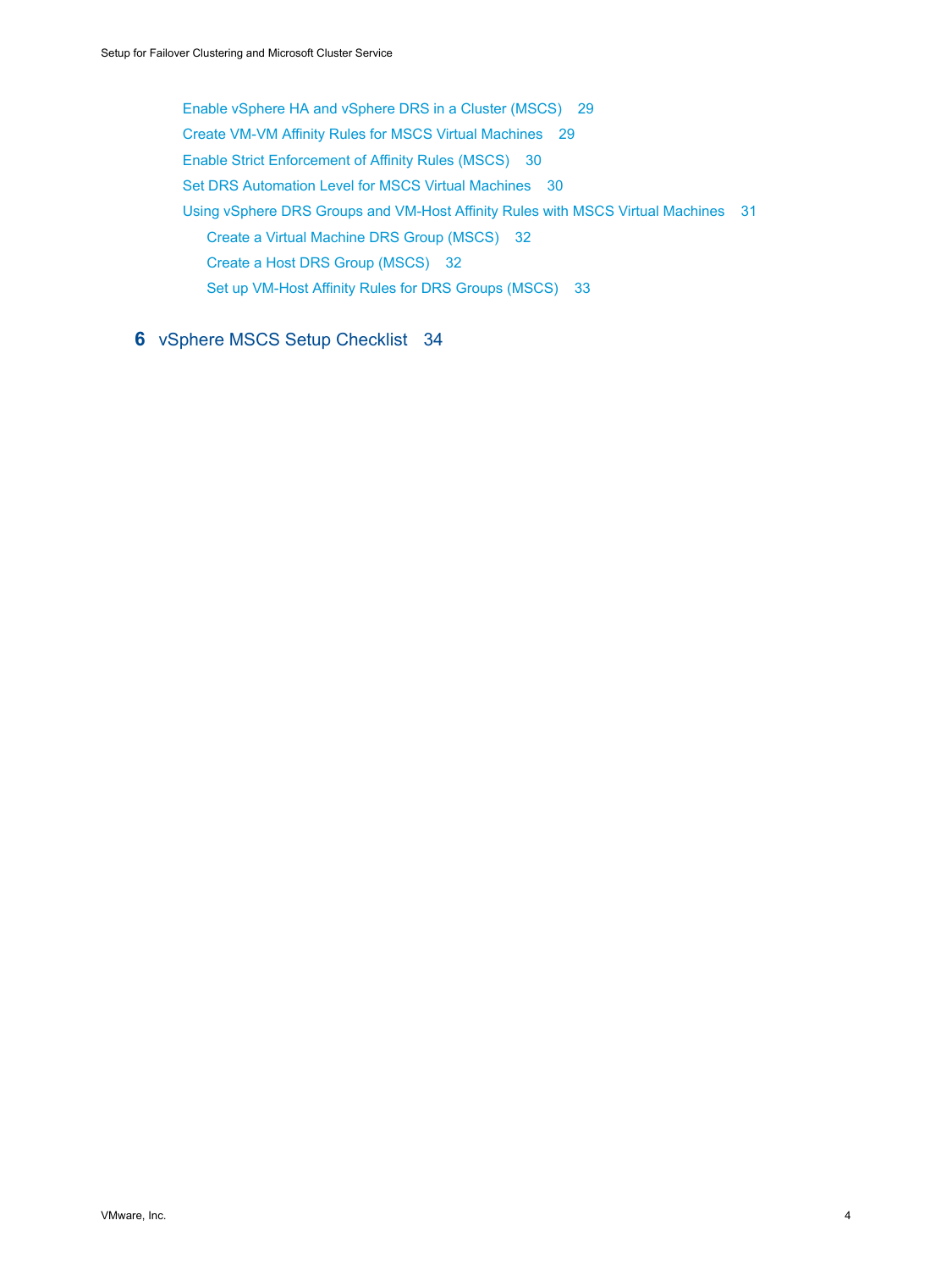## <span id="page-4-0"></span>About Setup for Failover Clustering and Microsoft Cluster Service

*Setup for Failover Clustering and Microsoft Cluster Service* describes the types of clusters you can implement using virtual machines with Microsoft Cluster Service for Windows Server 2003 and Failover Clustering for Windows Server 2008, Windows Server 2012 and above releases. You get step-by-step instructions for each type of cluster and a checklist of clustering requirements and recommendations.

Unless stated otherwise, the term Microsoft Cluster Service (MSCS) applies to Microsoft Cluster Service with Windows Server 2003 and Failover Clustering with Windows Server 2008 and above releases.

Setup for Failover Clustering and Microsoft Cluster Service covers ESXi and VMware <sup>®</sup> vCenter <sup>®</sup> Server.

### Intended Audience

This information is for system administrators who are familiar with VMware technology and Microsoft Cluster Service.

**Note** This is not a guide to using Microsoft Cluster Service or Failover Clustering. Use your Microsoft documentation for information about installation and configuration of Microsoft Cluster Service or Failover Clustering.

**Note** In this document, references to Microsoft Cluster Service (MSCS) also apply to Windows Server Failover Clustering (WSFC) on corresponding Windows Server versions.

Task instructions in this guide are based on the vSphere Web Client. You can also perform most of the tasks in this guide by using the new vSphere Client. The new vSphere Client user interface terminology, topology, and workflow are closely aligned with the same aspects and elements of the vSphere Web Client user interface. You can apply the vSphere Web Client instructions to the new vSphere Client unless otherwise instructed.

**Note** Not all functionality in the vSphere Web Client has been implemented for the vSphere Client in the vSphere 6.5 release. For an up-to-date list of unsupported functionality, see *Functionality Updates for the vSphere Client Guide* at [http://www.vmware.com/info?id=1413.](http://www.vmware.com/info?id=1413)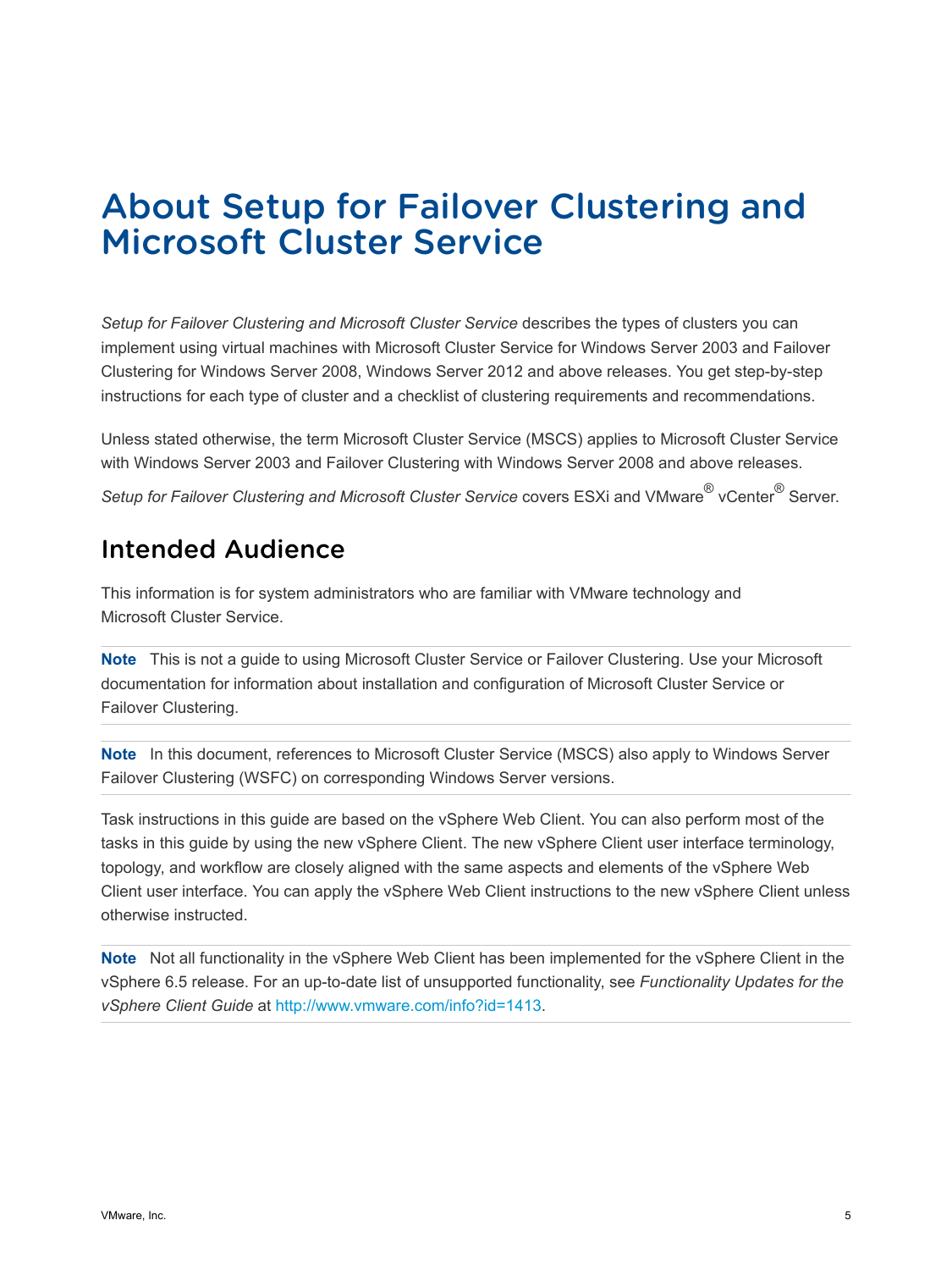## <span id="page-5-0"></span>Getting Started with MSCS 1

VMware $^{\circledR}$  vSphere $^{\circledR}$  supports clustering using MSCS across virtual machines. Clustering virtual machines can reduce the hardware costs of traditional high-availability clusters.

**Note** vSphere High Availability (vSphere HA) supports a clustering solution in conjunction with vCenter Server clusters. *vSphere Availability* describes vSphere HA functionality.

This chapter includes the following topics:

- **n** Clustering Configuration Overview
- [Hardware and Software Requirements for Clustering](#page-9-0)
- **n** [Supported Shared Storage Configurations](#page-9-0)
- **n** [PSP\\_RR Support for MSCS](#page-10-0)
- [iSCSI Support for MSCS](#page-10-0)
- [FCoE Support for MSCS](#page-11-0)
- **n** [vMotion support for MSCS](#page-11-0)
- **NO VSphere MSCS Setup Limitations**
- [MSCS and Booting from a SAN](#page-13-0)
- **n** [Setting up Clustered Continuous Replication or Database Availability Groups with Exchange](#page-13-0)
- <sup>n</sup> [Setting up AlwaysOn Availability Groups with SQL Server 2012](#page-14-0)

### Clustering Configuration Overview

Several applications use clustering, including stateless applications such as Web servers, and applications with built-in recovery features such as database servers. You can set up MSCS clusters in several configurations, depending on your environment.

A typical clustering setup includes:

- **n** Disks that are shared between nodes. A shared disk is required as a quorum disk. In a cluster of virtual machines across physical hosts, the shared disk must be on a Fibre Channel (FC) SAN, FCoE or iSCSI. A quorum disk must have a homogenous set of disks. This means that if the configuration is done with FC SAN, then all of the cluster disks should be FC SAN only. Mixed mode is not supported.
- A private heartbeat network between nodes.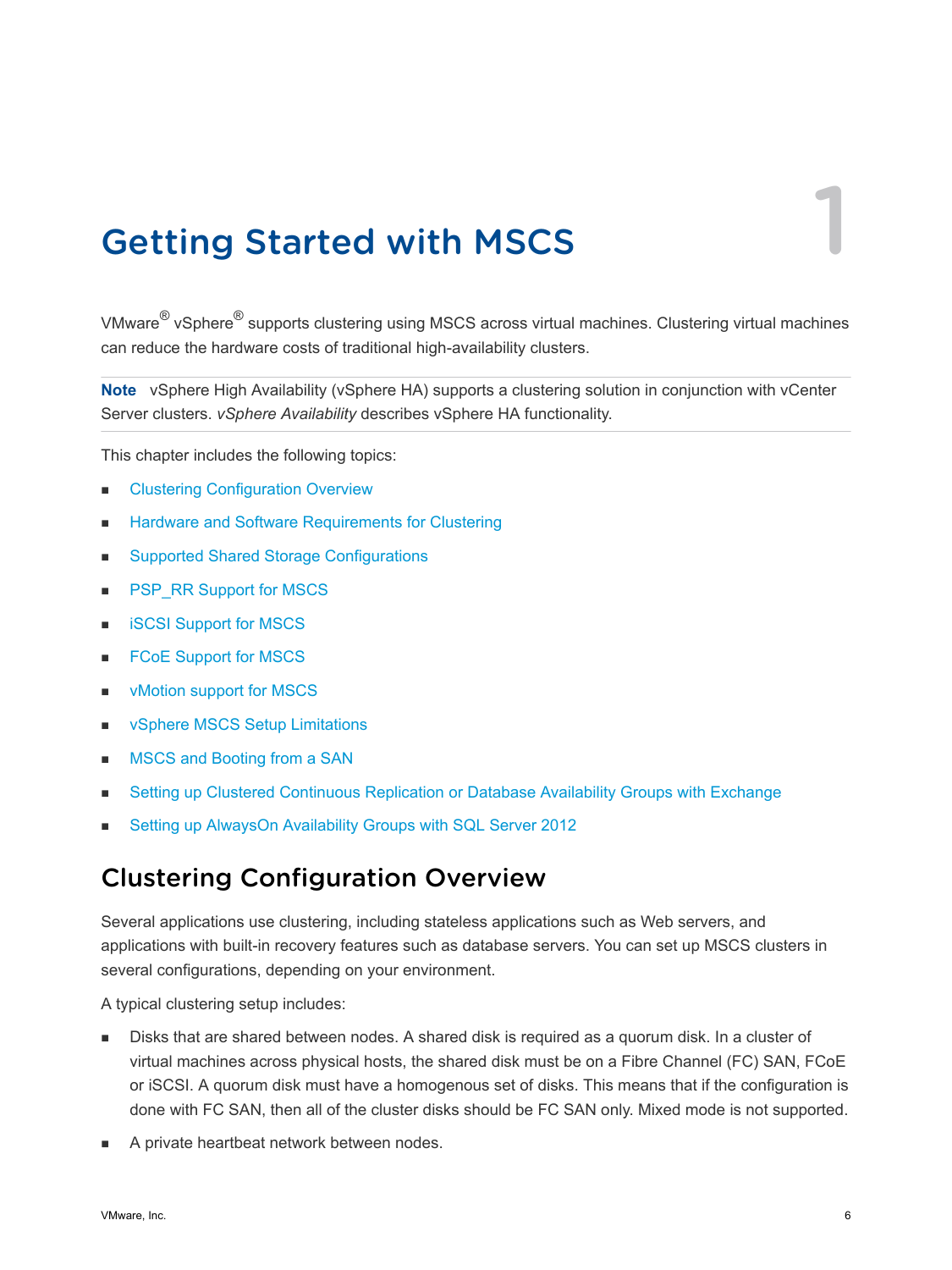<span id="page-6-0"></span>You can set up the shared disks and private heartbeat using one of several clustering configurations.

### Clustering MSCS Virtual Machines on a Single Host

A cluster of MSCS virtual machines on a single host (also known as a cluster in a box) consists of clustered virtual machines on the same ESXi host. The virtual machines are connected to the same storage, either local or remote. This configuration protects against failures at the operating system and application level, but it does not protect against hardware failures.

**Note** Windows Server 2008 R2 and above releases support up to five nodes (virtual machines). Windows Server 2003 SP2 systems support two nodes.

The following figure shows a cluster in a box setup.

- Two virtual machines on the same physical machine (ESXi host) run clustering software.
- The virtual machines share a private network connection for the private heartbeat and a public network connection.
- Each virtual machine is connected to shared storage, which can be local or on a SAN.

Figure 1-1. Virtual Machines Clustered on a Single Host



### Clustering Virtual Machines Across Physical Hosts

A cluster of virtual machines across physical hosts (also known as a cluster across boxes) protects against software failures and hardware failures on the physical machine by placing the cluster nodes on separate ESXi hosts. This configuration requires shared storage on an Fibre Channel SAN for the quorum disk.

The following figure shows a cluster-across-boxes setup.

- <sup>n</sup> Two virtual machines on two different physical machines (ESXi hosts) run clustering software.
- The virtual machines share a private network connection for the private heartbeat and a public network connection.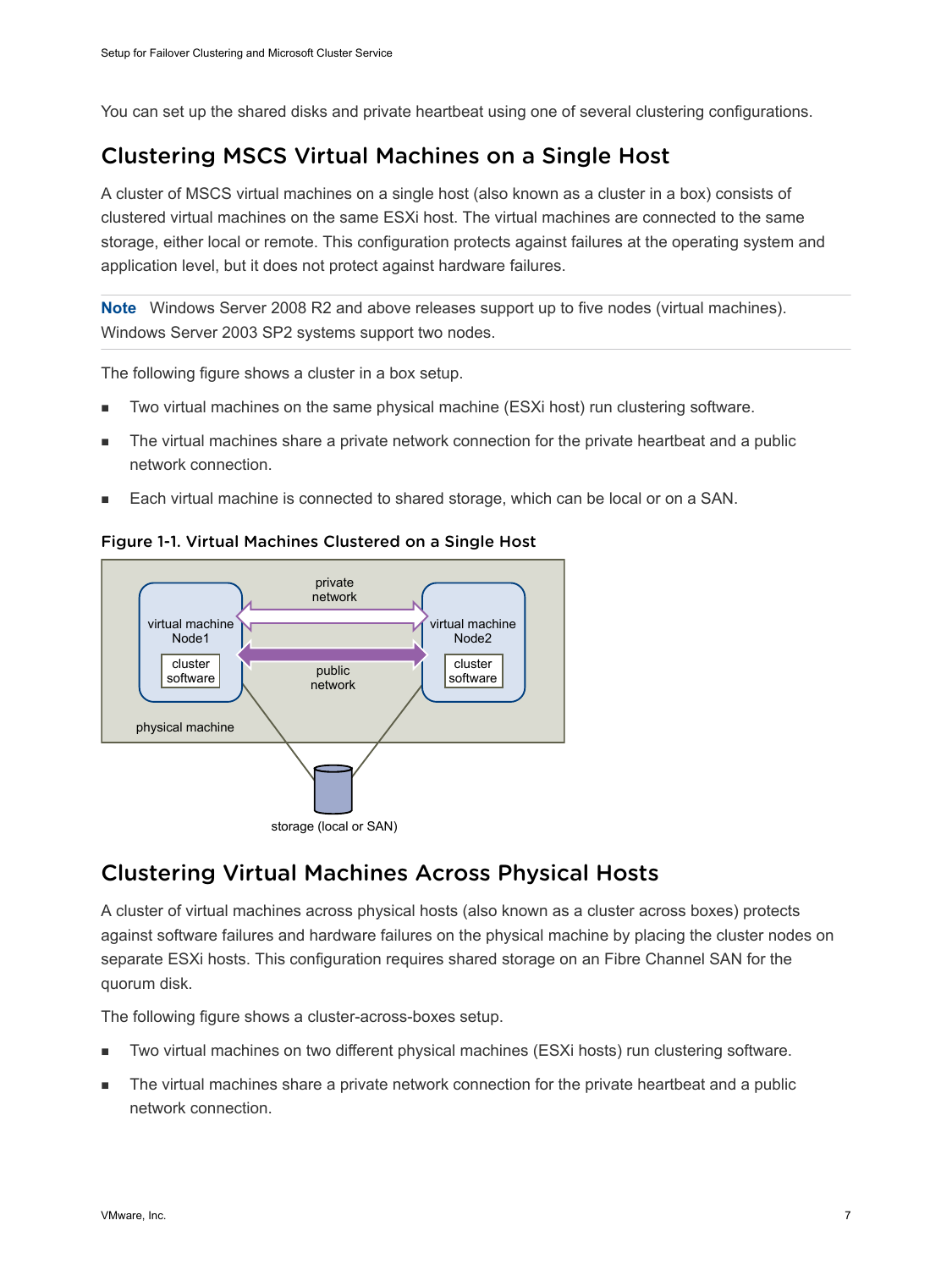■ Each virtual machine is connected to shared storage, which must be on a SAN.

**Note** A quorum disk can be configured with iSCSI, FC SAN or FCoE. A quorum disk must have a homogenous set of disks. This means that if the configuration is done with FC SAN, then all of the cluster disks should be FC SAN only. Mixed mode is not supported.





**Note** Windows Server 2008 SP2 and above systems support up to five nodes (virtual machines). Windows Server 2003 SP1 and SP2 systems support two nodes (virtual machines). For supported guest operating systems see [Table 6-2. Other Clustering Requirements and Recommendations.](#page-34-0)

This setup provides significant hardware cost savings.

You can expand the cluster-across-boxes model and place multiple virtual machines on multiple physical machines. For example, you can consolidate four clusters of two physical machines each to two physical machines with four virtual machines each.

The following figure shows how you can move four two-node clusters from eight physical machines to two.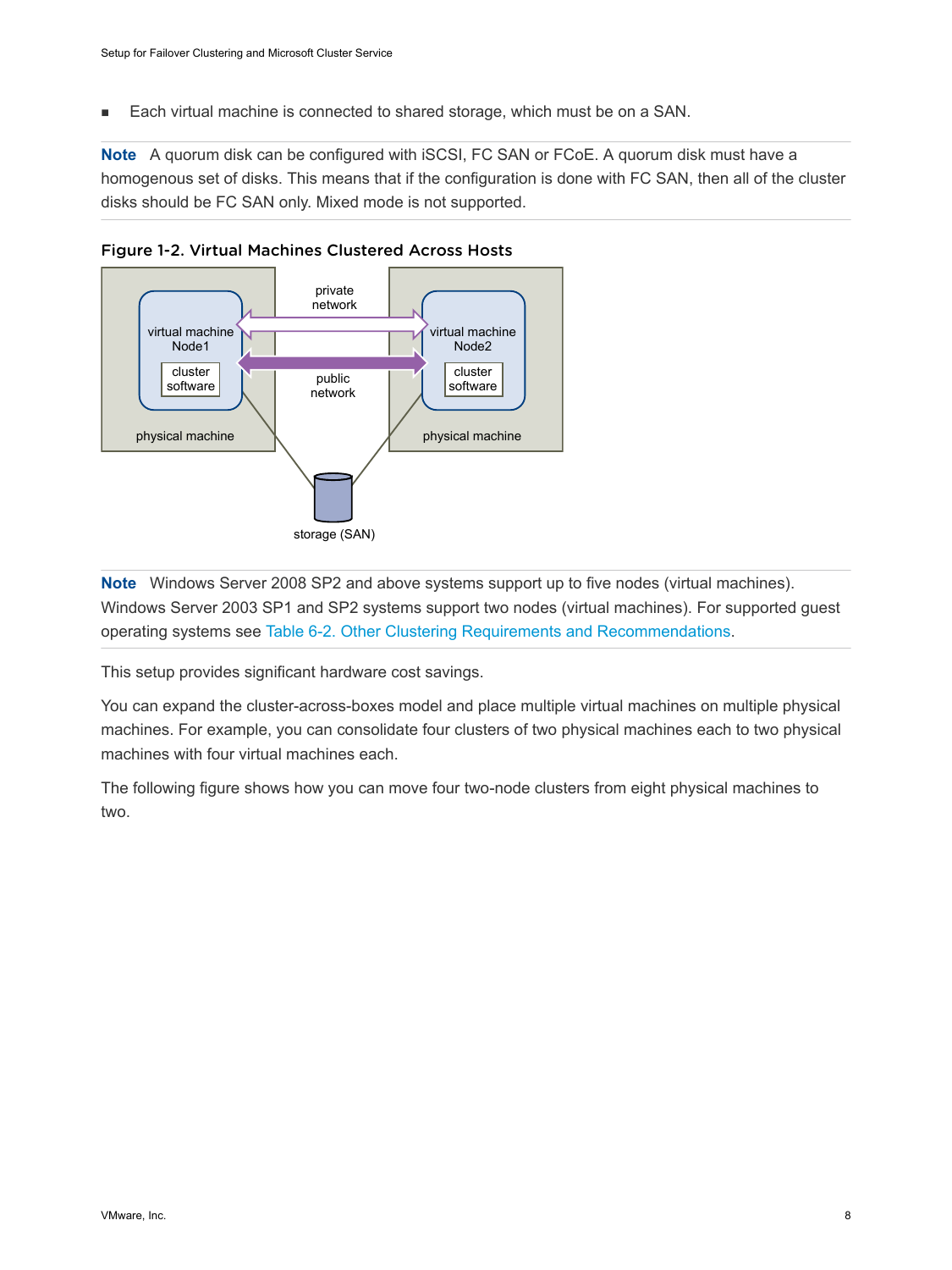

### <span id="page-8-0"></span>Figure 1-3. Clustering Multiple Virtual Machines Across Hosts

### Clustering Physical Machines with Virtual Machines

For a simple MSCS clustering solution with low hardware requirements, you might choose to have one standby host.

Set up your system to have a virtual machine corresponding to each physical machine on the standby host, and create clusters, one each for each physical machine and its corresponding virtual machine. In case of hardware failure in one of the physical machines, the virtual machine on the standby host can take over for that physical host.

The following figure shows a standby host using three virtual machines on a single physical machine. Each virtual machine is running clustering software.



Figure 1-4. Clustering Physical and Virtual Machines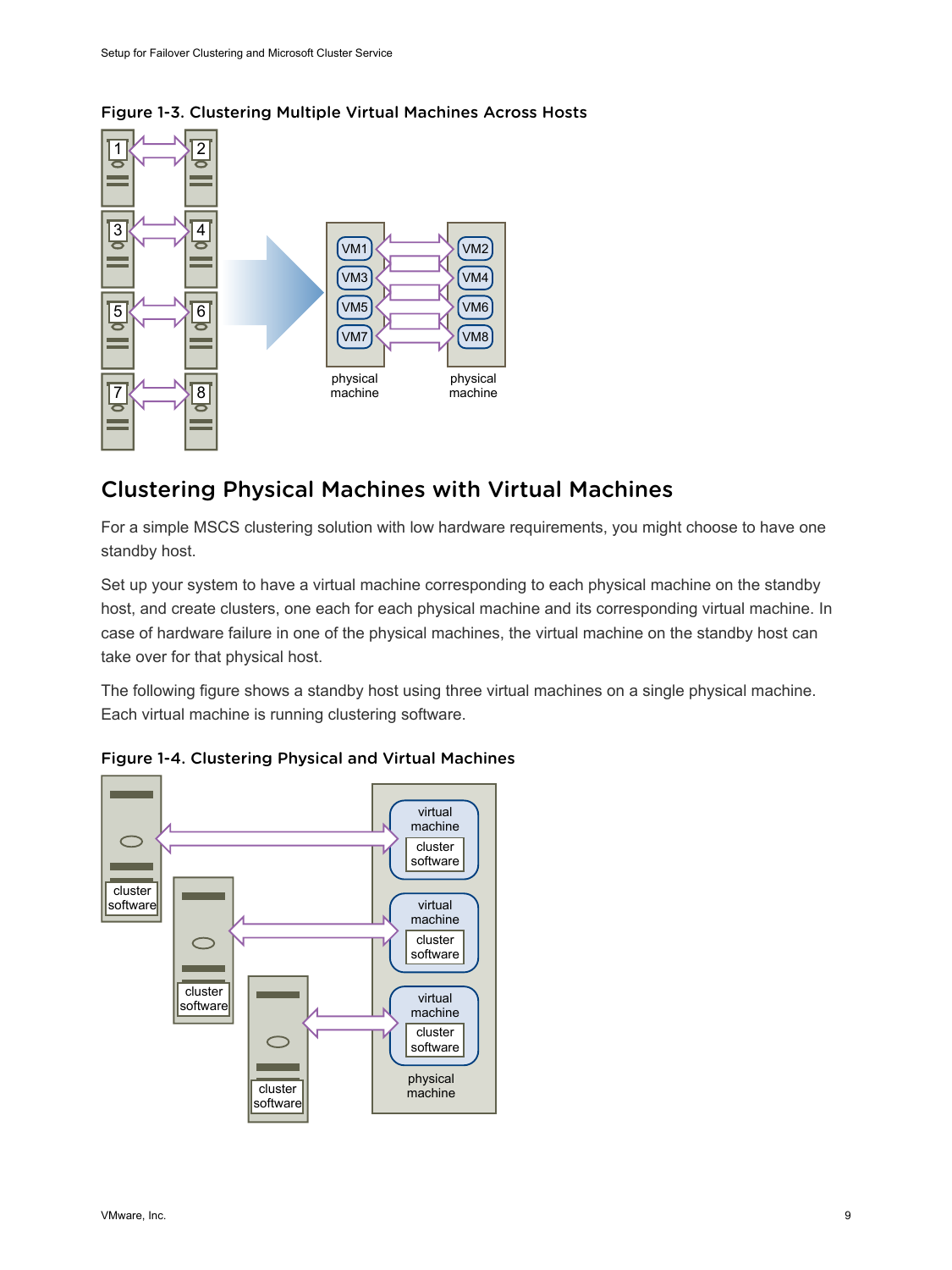### <span id="page-9-0"></span>Hardware and Software Requirements for Clustering

All vSphere MSCS configurations require certain hardware and software components.

The following table lists hardware and software requirements that apply to all vSphere MSCS configurations.

| <b>Component</b>          | <b>Requirement</b>                                                                                                                                                                                     |
|---------------------------|--------------------------------------------------------------------------------------------------------------------------------------------------------------------------------------------------------|
| Virtual SCSI adapter      | LSI Logic Parallel for Windows Server 2003.                                                                                                                                                            |
|                           | LSI Logic SAS for Windows Server 2008 SP2 and above.                                                                                                                                                   |
|                           | VMware Paravirtual for Windows Server 2008 SP2 and above                                                                                                                                               |
| Operating system          | Windows Server 2003 SP1 and SP2, Windows Server 2008 SP2 above releases. For supported guest<br>operating systems see Table 6-2. Other Clustering Requirements and Recommendations.                    |
| Virtual NIC               | VMXNET3 is required. You must enable in-guest Windows Receive Side Scaling (RSS) on the virtual<br>NIC.                                                                                                |
|                           | <b>Note</b> Drivers, improvements and updates to the VMXNET3 virtual NIC are delivered through VMware<br>Tools. Upgrade to the latest version of VMware Tools on any VM using the VMXNET3 virtual NIC. |
| I/O timeout               | Set to 60 seconds or more. Modify HKEY_LOCAL_MACHINE\System\CurrentControlSet\Services\Disk<br>\TimeOutValue.                                                                                          |
|                           | The system might reset this I/O timeout value if you re-create a cluster. You must reset the value in<br>that case.                                                                                    |
| Disk format               | Select Thick Provision to create disks in eagerzeroed thick format.                                                                                                                                    |
| Disk and networking setup | Add networking before disks.                                                                                                                                                                           |
| Number of nodes           | Windows Server 2003 SP1 and SP2: two-node clustering                                                                                                                                                   |
|                           | Windows Server 2008 SP2 and above: up to five-node clustering                                                                                                                                          |
|                           | For supported guest operating systems see Table 6-2. Other Clustering Requirements and<br>Recommendations.                                                                                             |
| NTP server                | Synchronize domain controllers and cluster nodes with a common NTP server, and disable host-based<br>time synchronization when using clustering in the guest.                                          |

#### Table 1-1. Clustering Requirements

### Supported Shared Storage Configurations

Different MSCS cluster setups support different types of shared storage configurations. Some setups support more than one type. Select the recommended type of shared storage for best results.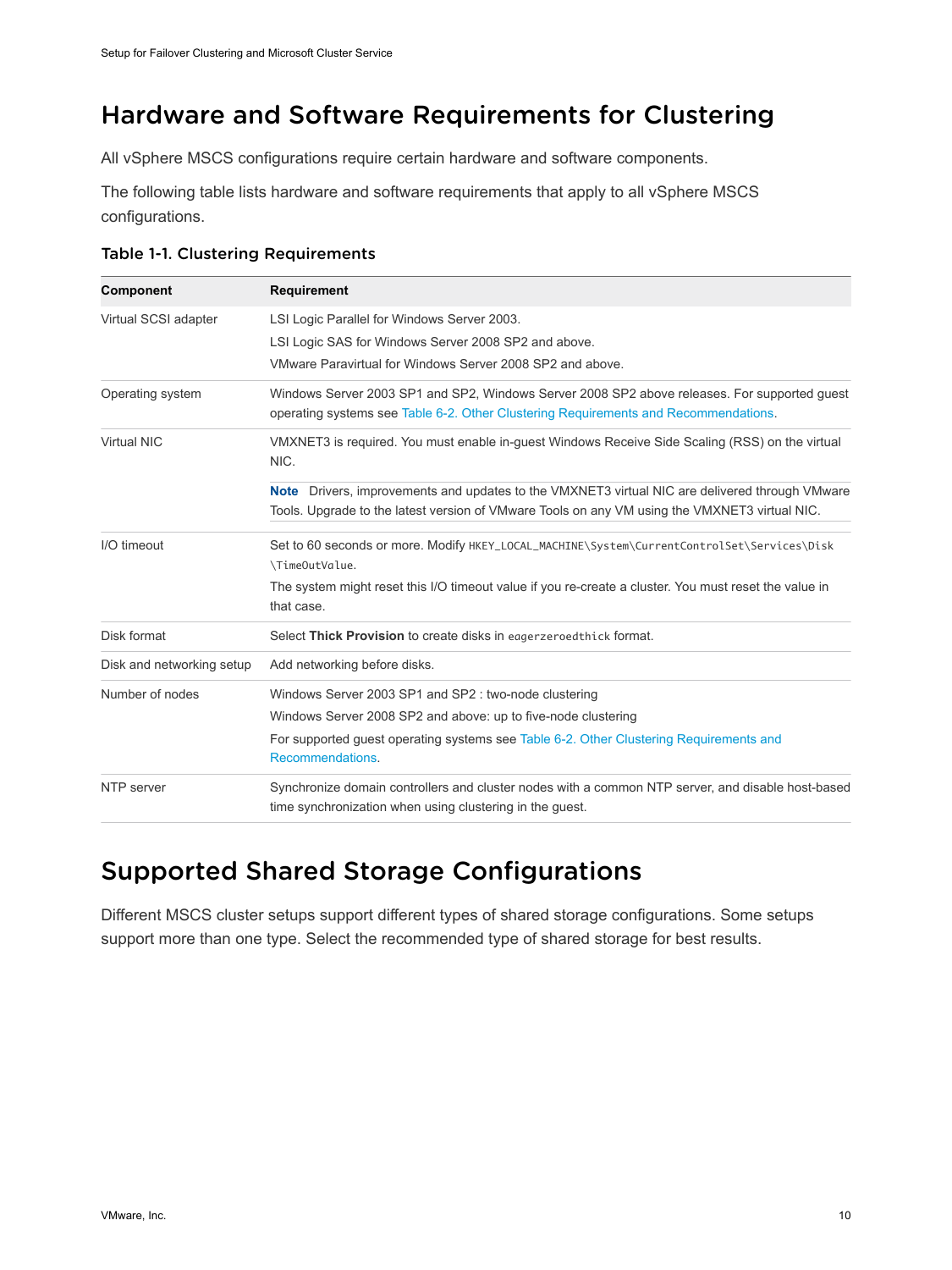<span id="page-10-0"></span>

| Table 1-2. Shared Storage Requirements |  |  |  |  |
|----------------------------------------|--|--|--|--|
|----------------------------------------|--|--|--|--|

| <b>Storage Type</b>                                  | <b>Clusters on One Physical</b><br><b>Machine</b><br>(Cluster in a Box) | <b>Clusters Across</b><br><b>Physical Machines</b><br>(Cluster Across Boxes) | <b>Clusters of Physical</b><br>and Virtual Machines<br>(Standby Host<br>Clustering) |
|------------------------------------------------------|-------------------------------------------------------------------------|------------------------------------------------------------------------------|-------------------------------------------------------------------------------------|
| Virtual disks                                        | Yes<br>(recommended)                                                    | <b>No</b>                                                                    | No                                                                                  |
| Pass-through RDM<br>(physical compatibility mode)    | <b>No</b>                                                               | Yes<br>(recommended)                                                         | Yes                                                                                 |
| Non-pass-through RDM<br>(virtual compatibility mode) | Yes                                                                     | <b>No</b>                                                                    | No                                                                                  |

Use of software iSCSI initiators within guest operating systems configured with MSCS, in any configuration supported by Microsoft, is transparent to ESXi hosts and there is no need for explicit support statements from VMware.

### PSP\_RR Support for MSCS

ESXi 6.0 supports PSP\_RR for MSCS.

- ESXi 6.0 supports PSP\_RR for Windows Server 2008 SP2 and above releases. Windows Server 2003 is not supported.
- **PSPs configured in mixed mode is supported. In a 2 node cluster one ESXi host can be configured to** use PSP\_FIXED and the other ESXi host can use PSP\_RR.
- **n** Shared disk quorum or data must be provisioned to guest in PassThrough RDM mode only.
- All hosts must be running ESXi 6.0.
- n Mixed mode configurations of ESXi 6.0 with previous ESXi releases are not supported.
- Rolling upgrades of cluster Hosts from previous versions of ESXi to ESXi 6.0 builds are not supported.

### iSCSI Support for MSCS

ESXi 6.0 supports iSCSI storage and up to 5 node MSCS cluster using Qlogic, Emulex and Broadcom adapters.

- ESXi 6.0 supports iSCSI for Windows Server 2008 SP2 and above releases. Windows Server 2003 is not supported.
- Cluster-across-box (CAB) and cluster-in-a-box (CIB) are supported. A mixture of CAB and CIB is not supported.
- <sup>n</sup> No qualification is needed for SWiSCSI initiator in a guest operating system.
- <sup>n</sup> N+1 cluster configuration comprising of a cluster between "N" virtual machines on separate ESXi hosts and one physical machine running Windows natively is supported.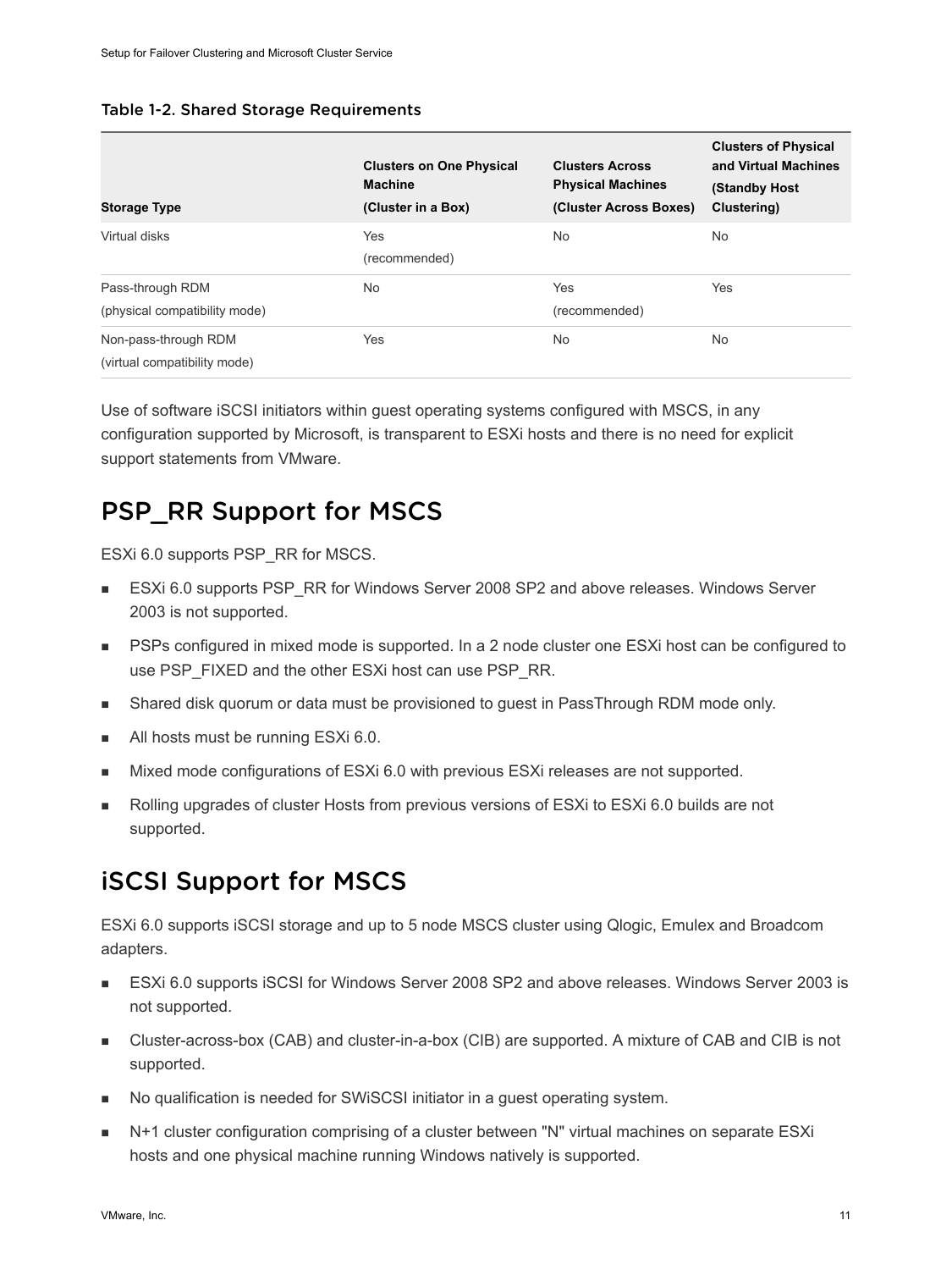- <span id="page-11-0"></span>■ All hosts must be running ESXi 6.0.
- Mixed cluster nodes running FC or FCOE and iSCSI are not supported.
- n Mixed mode of iSCSI config is supported. For example, Node A on ESXi with iSCSI software initiator and Node B on ESXi with Qlogic, Emulex or Broadcom hardware adapter.
- n Mixed mode configurations of ESXi 6.0 with previous ESXi releases are not supported.
- <sup>n</sup> Rolling upgrades of cluster Hosts from previous versions of ESXi to ESXi 6.0 builds are not supported.

### FCoE Support for MSCS

ESXi 6.0 supports FCoE storage and up to 5 node MSCS clusters using Cisco FNIC and Emulex FCoE adapters.

- ESXi 6.0 supports FCoE for Windows Server 2008 SP2 and above releases. Windows Server 2003 is not supported.
- Cluster-across-box (CAB) and cluster-in-a-box (CIB) are supported. A mixture of CAB and CIB is not supported.
- **n** CAB configurations are supported with some cluster nodes on physical hosts. In a CAB configuration, a max of one virtual machine in a host can see a LUN.
- n In a CIB configuration all virtual machines must be on the same host.
- **No qualification is needed for SWISCSI and FCoE initiators in a quest operating system.**
- N+1 cluster configuration, in which one ESXi host has virtual machines which are secondary nodes and one primary node is a physical box are supported.
- **n** Standard affinity and anti-affinity rules apply for MSCS virtual machines.
- All hosts must be running ESXi 6.0.
- **n** All hosts must be running FCoE initiators. Mixed cluster nodes running FC and FCoE are not supported.
- Mixed mode FCoE configuration is supported. For example, Node A on ESXi with an FCoE software adapter intel based card and Node B on ESXi with an Emulex or Cisco FCoE hardware adapter.
- Mixed mode configurations of ESXi 6.0 with previous ESXi releases are not supported.
- <sup>n</sup> Rolling upgrades of cluster hosts from previous versions of ESXi to ESXi 6.0 builds are not supported.

### vMotion support for MSCS

vSphere 6.0 adds support for vMotion of MSCS clustered virtual machines.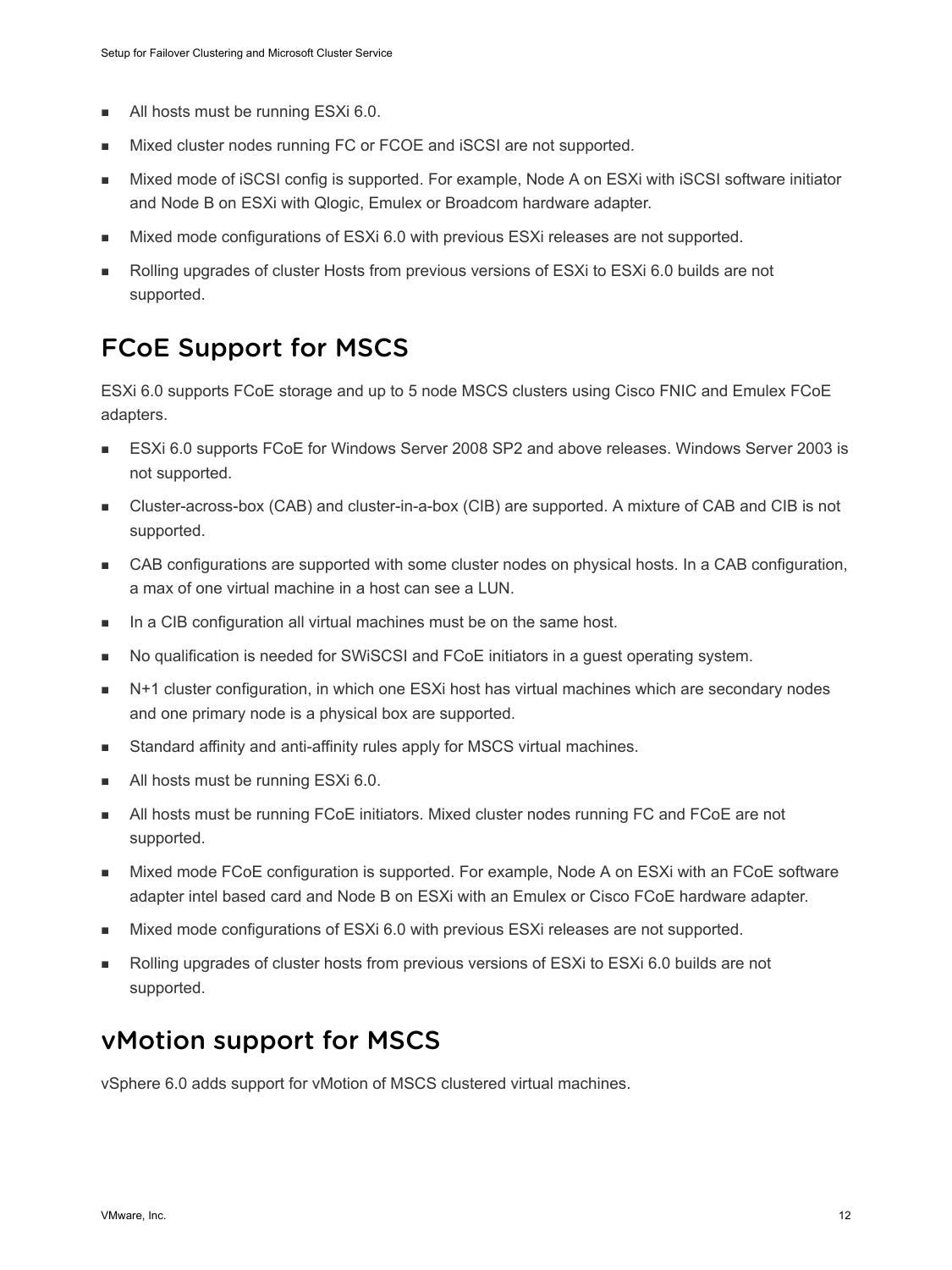<span id="page-12-0"></span>Pre-requisites for vMotion support:

- vMotion is supported only for a cluster of virtual machines across physical hosts (CAB) with passthrough RDMs.
- <sup>n</sup> The vMotion network must be a 10Gbps Ethernet link. 1Gbps Ethernet link for vMotion of MSCS virtual machines is not supported.
- **Notion is supported for Windows Server 2008 SP2 and above releases. Windows Server 2003 is not** supported.
- The MSCS cluster heartbeat time-out must be modified to allow 10 missed heartbeats.
- The virtual hardware version for the MSCS virtual machine must be version 11.

Modifying the MSCS heartbeat time-out:

Failover cluster nodes use the network to send heartbeat packets to other nodes of the cluster. If a node does not receive a response from another node for a specified period of time, the cluster removes the node from cluster membership. By default, a guest cluster node is considered down if it does not respond within 5 seconds. Other nodes that are members of the cluster will take over any clustered roles that were running on the removed node.

An MSCS virtual machine can stall for a few seconds during vMotion. If the stall time exceeds the heartbeat time-out interval, then the guest cluster considers the node down and this can lead to unnecessary failover. To allow leeway and make the guest cluster more tolerant, the heartbeat time-out interval needs to be modified to allow 10 missed heartbeats. The property that controls the number of allowed heart misses is **SameSubnetThreshold**. You will need to modify this from its default value to 10. From any one of the participating MSCS cluster nodes run the following command:

#### cluster <cluster-name> /prop SameSubnetThreshold=10:DWORD.

You can also adjust other properties to control the workload tolerance for failover. Adjusting delay controls how often heartbeats are sent between the clustered node. The default setting is 1 second and the maximum setting is 2 seconds. Set the **SameSubnetDelay** value to 1. Threshold controls how many consecutive heartbeats can be missed before the node considers its partner to be unavailable and triggers the failover process. The default threshold is 5 heartbeats and the maximum is 120 heartbeats. It is the combination of delay and threshold that determines the total elapsed time during which clustered Windows nodes can lose communication before triggering a failover. When the clustered nodes are in different subnets, they are called **CrossSubnetDelay** and **CrossSubnetThreshold**. Set the **CrossSubnetDelay** value to 2 and the **CrossSubnetThreshold** value to 10.

### vSphere MSCS Setup Limitations

Before you set up MSCS, review the list of functions that are not supported for this release, and requirements and recommendations that apply to your configuration.

The following environments and functions are not supported for MSCS setups with this release of vSphere:

**n** Clustering on NFS disks.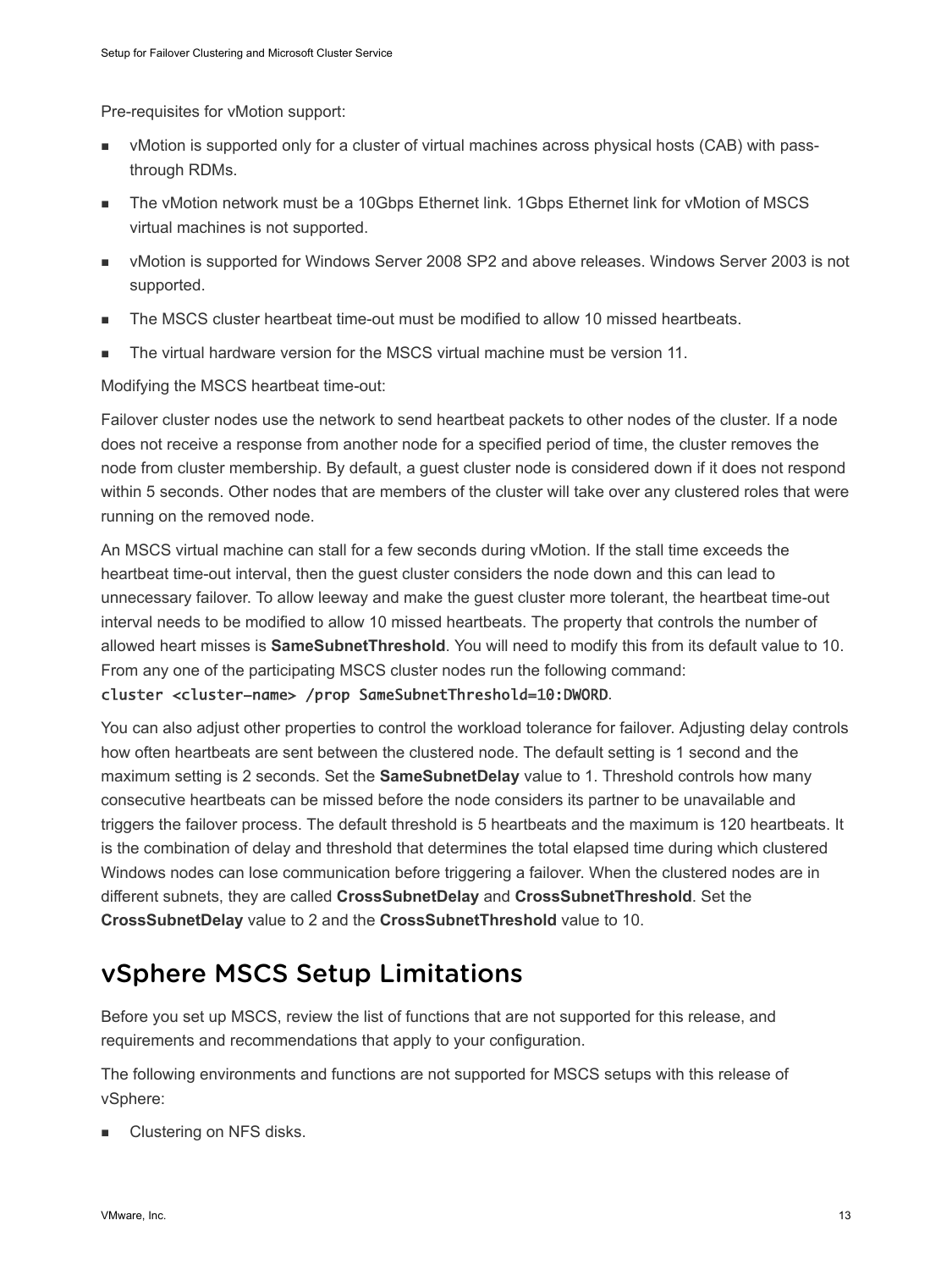- <span id="page-13-0"></span>n Mixed environments, such as configurations where one cluster node is running a different version of ESXi than another cluster node.
- **No. 13. Use of MSCS in conjunction with vSphere Fault Tolerance (FT).**
- Migration with vSphere vMotion $^\circledR$  of clustered virtual machines on a single host (CIB).
- **N-Port ID Virtualization (NPIV)**
- **ESXi hosts that use memory overcommitment are not suitable for deploying MSCS virtual machines.** Memory overcommitment can cause virtual machines to stall for short durations. This can be significantly disruptive as the MSCS clustering mechanism is time-sensitive and timing delays can cause the virtual machines to behave incorrectly.
- **n** Suspend or resume of more than one MSCS node in an ESXi host with a five-node cluster in a box configuration is not supported. This I/O intensive operation is disruptive of the timing sensitive MSCS clustering software.
- Storage spaces are not supported with Failover clustering on Windows 2012 and above.

### MSCS and Booting from a SAN

You can put the boot disk of a virtual machine on a SAN-based VMFS volume.

Booting from a SAN is complex. Problems that you encounter in physical environments extend to virtual environments. For general information about booting from a SAN, see the *vSphere Storage* documentation.

Follow these guidelines when you place the boot disk of a virtual machine on a SAN-based VMFS volume:

- **n** Consider the best practices for boot-from-SAN that Microsoft publishes in the following knowledge base article: <http://support.microsoft.com/kb/305547/en-us>.
- **Duster StorPort LSI Logic drivers instead of SCSIport drivers when running Microsoft Cluster Service for** Windows Server 2003 or 2008 guest operating systems.
- <sup>n</sup> Test clustered configurations in different failover scenarios before you put them into production environments.

### Setting up Clustered Continuous Replication or Database Availability Groups with Exchange

You can set up Clustered Continuous Replication (CCR) with Exchange 2007 or Database Availability Groups (DAG) with Exchange 2010 and higher in your vSphere environment. For supported versions of Exchange, see VMware knowledge base article 1037959.

When working in a vSphere environment:

**No Use virtual machines instead of physical machines as the cluster components.**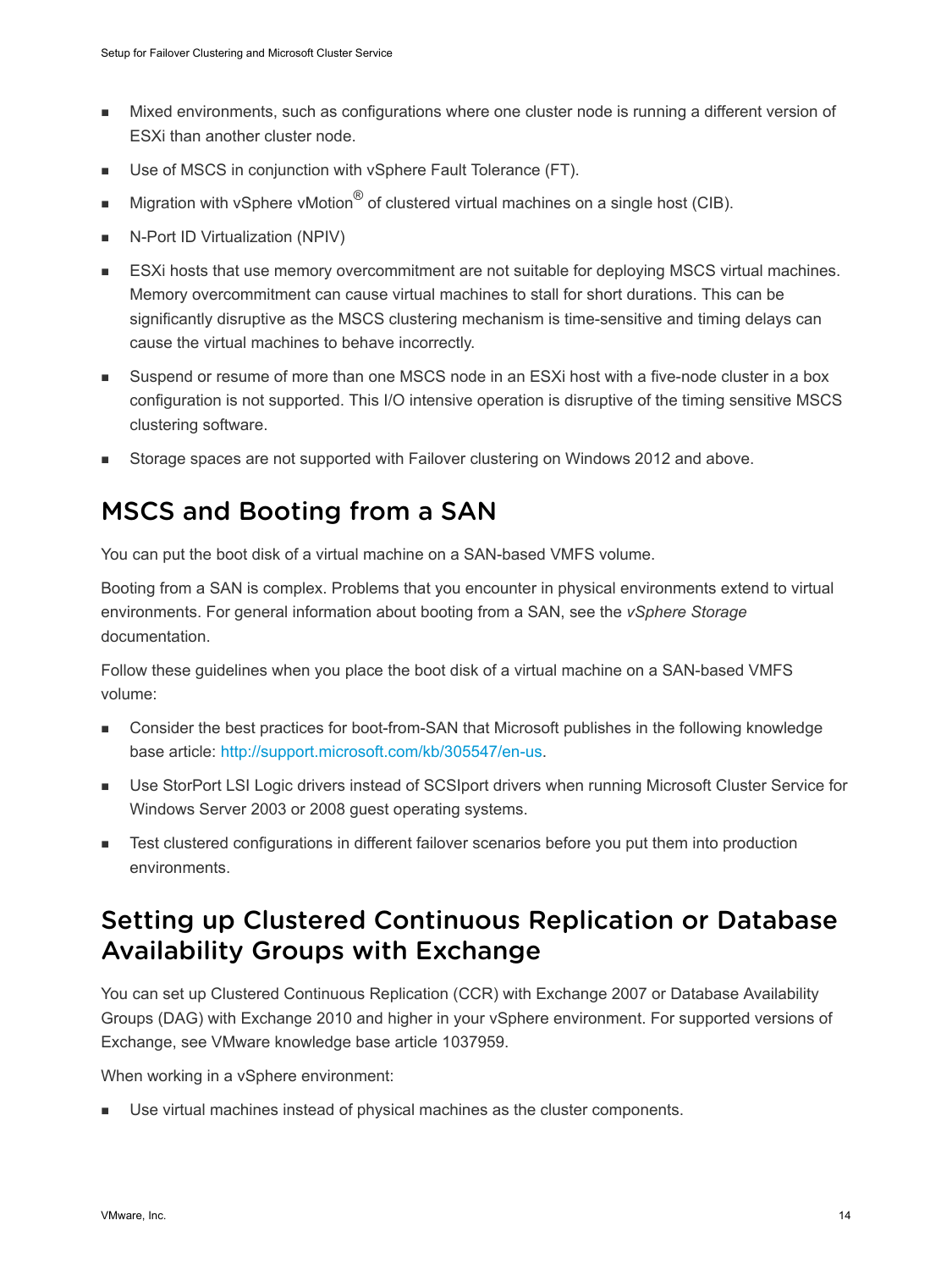<span id="page-14-0"></span>**n** If the boot disks of the CCR or DAG virtual machines are on a SAN, see [MSCS and Booting from a](#page-13-0) [SAN.](#page-13-0)

For more information, see Microsoft's documentation for CCR or DAG on the Microsoft Web site.

### Setting up AlwaysOn Availability Groups with SQL Server 2012

You can set up AlwaysOn Availability Groups (AAG) with SQL Server 2012 in your vSphere environment.

vSphere 6.0 supports the following deployments of AAG:

- **n** Using Availability Groups (AG) for high availability and disaster recovery solution (Non-shared disk configuration).
- Using Failover Cluster Instance (FCI) for high availability, and Availability Groups (AG) for disaster recovery solution (Shared Disk Configuration).

When working in a vSphere environment:

- **No Use virtual machines instead of physical machines as the cluster components.**
- **n** If the boot disks of the AAG virtual machines are on a SAN, see [MSCS and Booting from a SAN.](#page-13-0)

For more information, see Microsoft's documentation for AAG on the Microsoft Web site.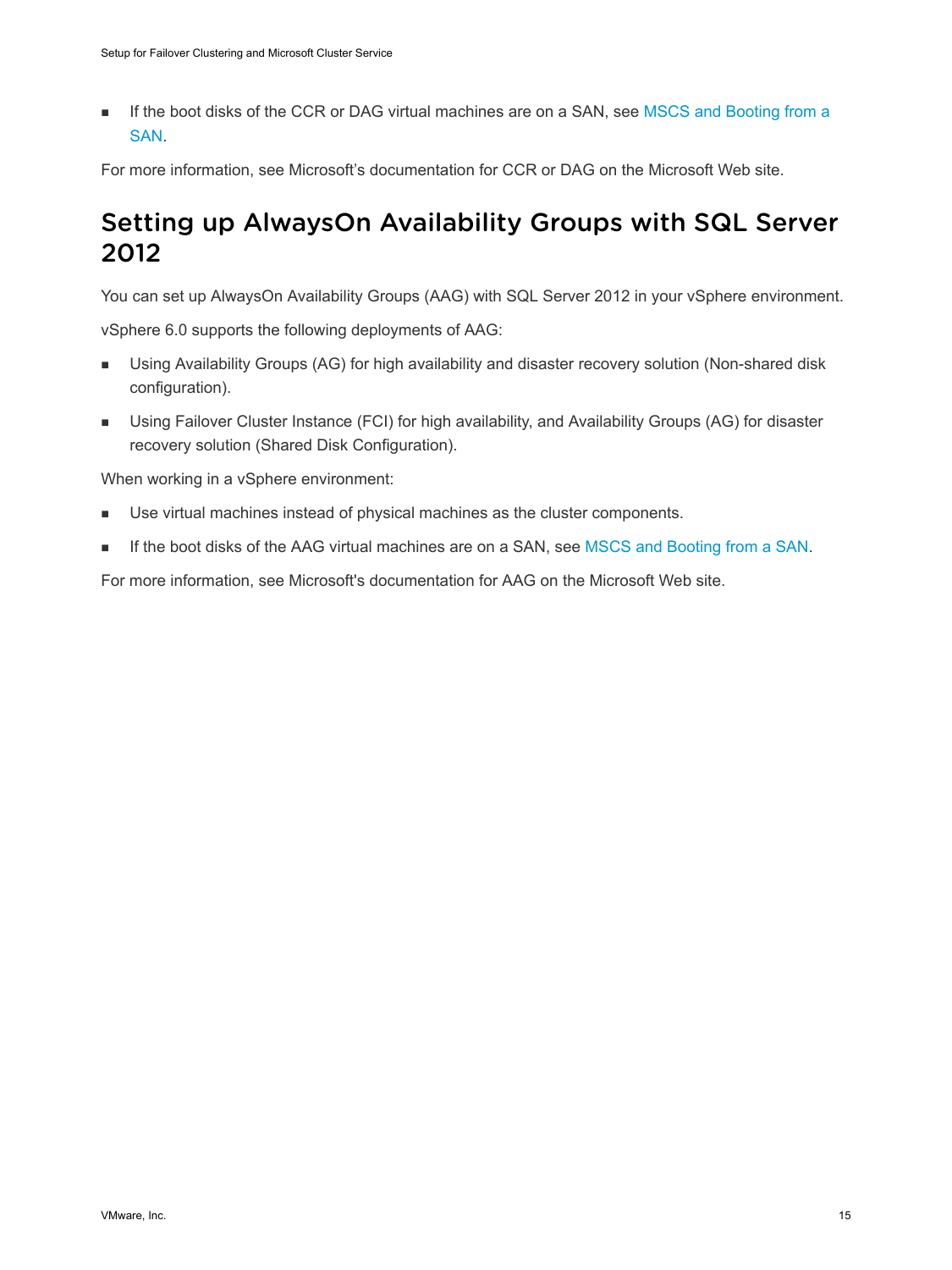# <span id="page-15-0"></span>Cluster Virtual Machines on One **Cluster Virtual Machines on One**

You can create an MSCS cluster with up to five nodes on a single ESXi host.

**Note** Windows Server 2008 SP2 and above systems support up to five nodes (virtual machines). For supported guest operating systems see [Table 6-2. Other Clustering Requirements and](#page-34-0) [Recommendations](#page-34-0). Windows Server 2003 SP1 and SP2 systems support two nodes.

A cluster of virtual machines on one physical machine requires a host with one physical network adapter for the VMkernel. Use a separate physical network adapter for clustered virtual machines to connect with external hosts.

### Create the First Node for Clusters on One Physical Host

To create the first node, you create and configure a virtual machine with two virtual network adapters and install a guest operating system on the virtual machine.

You configure the virtual network adapters to handle virtual machine traffic for the cluster: a private network connection for the private heartbeat and a public network connection.

#### Procedure

**1** Open the vSphere Web Client and connect to the vCenter Server system.

Use the user name and password of the user who will have administrator permissions on the virtual machine.

- **2** In the vSphere Web Client navigator, right-click the host and select **New Virtual Machine**.
- **3** Proceed through the wizard to create the virtual machine.

| Page                    | Action                                                                                                                       |
|-------------------------|------------------------------------------------------------------------------------------------------------------------------|
| <b>Creation type</b>    | Select Create a new virtual machine.                                                                                         |
| Name and folder         | Enter a name and select a location.                                                                                          |
| <b>Compute resource</b> | Select a cluster, host, vApp or resource pool to run this virtual machine.                                                   |
| <b>Storage</b>          | Select a datastore as the location for the virtual machine configuration file and the<br>virtual machine disk (, vmdk) file. |
| Compatibility           | The host or cluster suports more than one VMware virtual machine version. Select<br>a compatibility for the virtual machine. |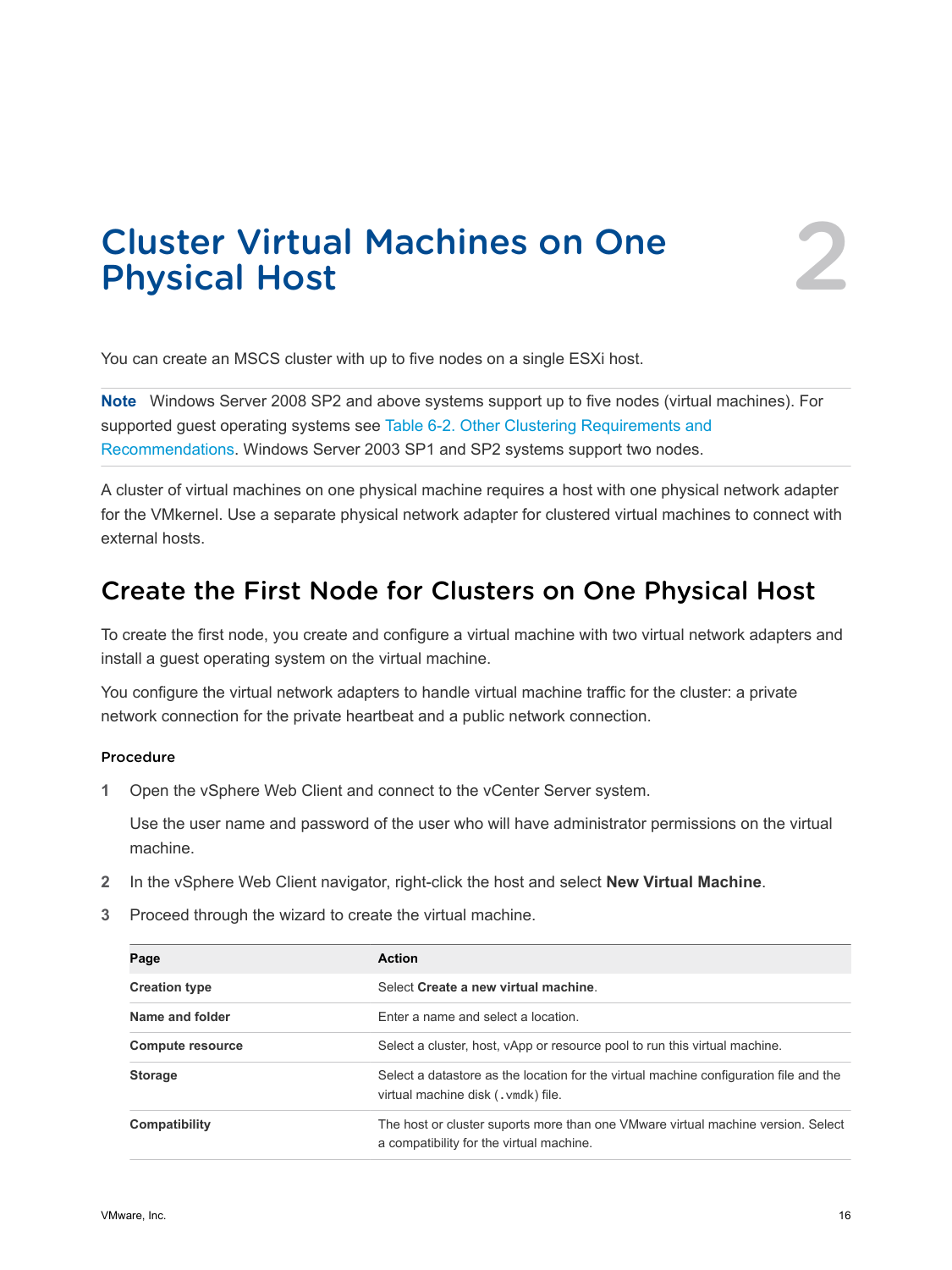<span id="page-16-0"></span>

| Page                          | <b>Action</b>                                                              |
|-------------------------------|----------------------------------------------------------------------------|
| <b>Guest operating system</b> | Select the quest operating system that you intend to install.              |
| <b>Customize hardware</b>     | Select virtual hardware, advanced virtual machine options, and SDRS rules. |
| <b>Ready to Complete</b>      | Review your selections.                                                    |

**4** Click **Finish** to complete creating the virtual machine.

**Note** Do not add shared cluster disks at this time.

- **5** In the vSphere Web Client navigator, select the newly created virtual machine, right-click and select **Edit Settings**.
- **6** Click the **New device** drop-down menu, select **Network**, and click **Add**.
- **7** In the **New Virtual Machine Edit Settings** dialog box, expand **Network adapter**. Select the adapter type and network label.
	- <sup>n</sup> If you selected a private network for the first network adapter, you must select a public network for this network adapter.
	- <sup>n</sup> If you selected a public network for the first network adapter, you must select a private network adapter.
- **8** Click **OK**.
- **9** Install a Windows Server operating system on the virtual machine.

### Create Additional Nodes for Clusters on One Physical Host

Create a template from the first virtual machine and deploy the second node from that template. You can have up to five nodes on Windows Server 2008.

**Caution** If you clone a virtual machine with an RDM setup, the cloning process converts the RDMs to virtual disks. Unmap all RDMs before cloning, and remap them after cloning is complete.

#### Procedure

- **1** In the vSphere Web Client navigator, right-click the first virtual machine you created and select **Clone > Clone to Template**.
- **2** Proceed through the wizard to create the virtual machine template.

| Page                    | <b>Action</b>                                                      |
|-------------------------|--------------------------------------------------------------------|
| Name and folder         | Enter a name (for example, Node2 Template) and select a location.  |
| <b>Compute Resource</b> | Select the host or cluster where you will run the virtual machine. |
| <b>Disk Format</b>      | Select Same format as source.                                      |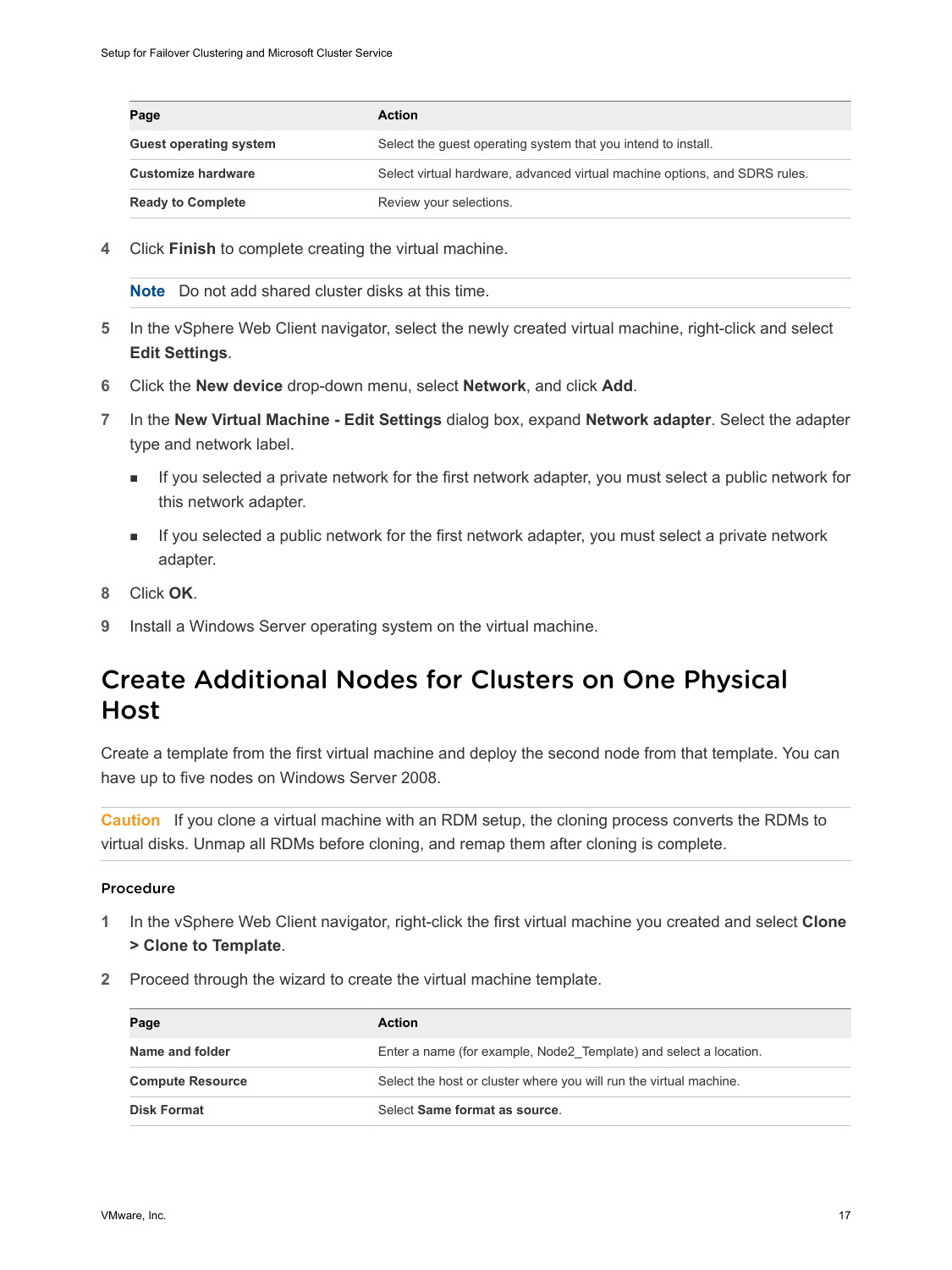<span id="page-17-0"></span>

| Page                     | <b>Action</b>                                                                                        |
|--------------------------|------------------------------------------------------------------------------------------------------|
| <b>Storage</b>           | Select a datastore as the location for the virtual machine configuration file and<br>the .vmdk file. |
| <b>Ready to Complete</b> | Click Finish to create the virtual machine template.                                                 |

- **3** Right-click the virtual machine template and select **Deploy VM from this Template**.
- **4** Proceed through the deployment wizard to deploy the virtual machine.

| Page                    | Action                                                                                                |
|-------------------------|-------------------------------------------------------------------------------------------------------|
| Name and folder         | Enter a name (for example, Node2) and select a location.                                              |
| <b>Compute resource</b> | Select the host or cluster where you will run the virtual machine.                                    |
| <b>Disk Format</b>      | Select Same format as source                                                                          |
| <b>Datastore</b>        | Select a datastore as the location for the virtual machine configuration file and<br>the . vmdk file. |
| <b>Clone options</b>    | Select Customize the operating system.                                                                |

- **5** Select a new guest operating system from the list.
	- a Click the **Create a new specification** button to add a new guest operating system. Proceed through the **New VM Guest Customization Spec** wizard.
	- b Click **Finish** to exit the wizard.
- **6** Click **Finish** to deploy the virtual machine.

### Add Hard Disks to the First Node for Clusters on One Physical Host

In an MSCS cluster, storage disks are shared between nodes. You set up a quorum disk and an optional shared storage disk.

#### Procedure

- **1** In the vSphere Web Client navigator, select the newly created virtual machine, right-click and select **Edit Settings**.
- **2** Click the **New device** drop-down menu, select **New Hard Disk**, and click **Add**.
- **3** Select the disk size.
- **4** Under Disk Provisioning, select **Thick Provision**.

You can also use a mapped SAN LUN set to virtual compatibility mode.

**5** Expand the **New Hard Disk**. From the **Virtual Device Node** drop-down menu, select a new SCSI controller (for example, **SCSI (1:0)**).

**Note** You must select a new virtual device node. You cannot use SCSI 0.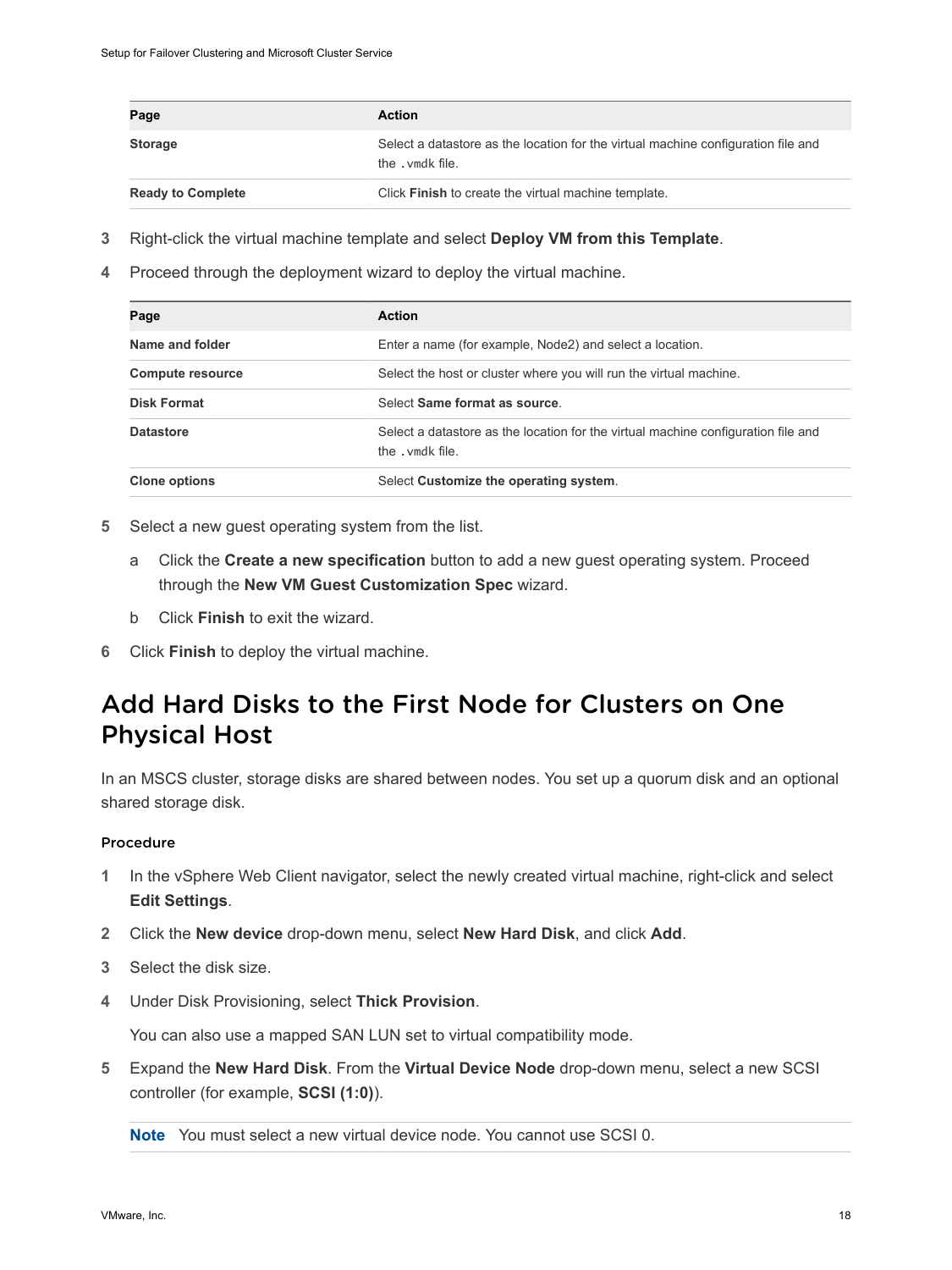<span id="page-18-0"></span>**6** Click **OK**.

The wizard creates a new hard disk and a new SCSI controller.

- **7** In the **New Virtual Machine Edit Settings** dialog box, expand **SCSI controller** and select the **Change Type** drop-down menu.
- **8** Select the appropriate type of controller, depending on your operating system.

| <b>Operating System</b>           | <b>Type of Controller</b>            |
|-----------------------------------|--------------------------------------|
| Windows Server 2003 SP1 and SP2   | LSI Logic Parallel                   |
| Windows Server 2008 SP2 and above | LSI Logic SAS and VMware Paravirtual |

For supported guest operating systems see [Table 6-2. Other Clustering Requirements and](#page-34-0) [Recommendations](#page-34-0).

- **9** Click **OK**.
- **10** In the **New Virtual Machine Edit Settings** dialog box, expand **SCSI controller** and select the **SCSI Bus Sharing** drop-down menu. Set SCSI Bus Sharing to **Virtual** and click **OK**.

### Add Hard Disks to Additional Nodes for Clusters on One Physical Host

To allow shared access to clustered services and data, point the quorum disk of the second node to the same location as the first node's quorum disk. Point shared storage disks to the same location as the first node's shared storage disks.

#### **Prerequisites**

Before you begin, obtain the following information:

- Which virtual device node is for the first virtual machine's shared storage disks (for example, SCSI)  $(1:0)$ ).
- The location of the quorum disk specified for the first node.

#### Procedure

- **1** In the vSphere Web Client navigator, select the newly created virtual machine, right-click and select **Edit Settings**.
- **2** Click the **New device** drop-down menu, select **Existing Hard Disk**, and click **Add**.
- **3** Select the same virtual device node you chose for the first virtual machine's shared storage disks (for example, **SCSI (1:0)**), and click **OK**.

**Note** The location of the virtual device node for this virtual machine's shared storage must match the corresponding virtual device node for the first virtual machine.

**4** In Disk File Path, browse to the location of the quorum disk specified for the first node.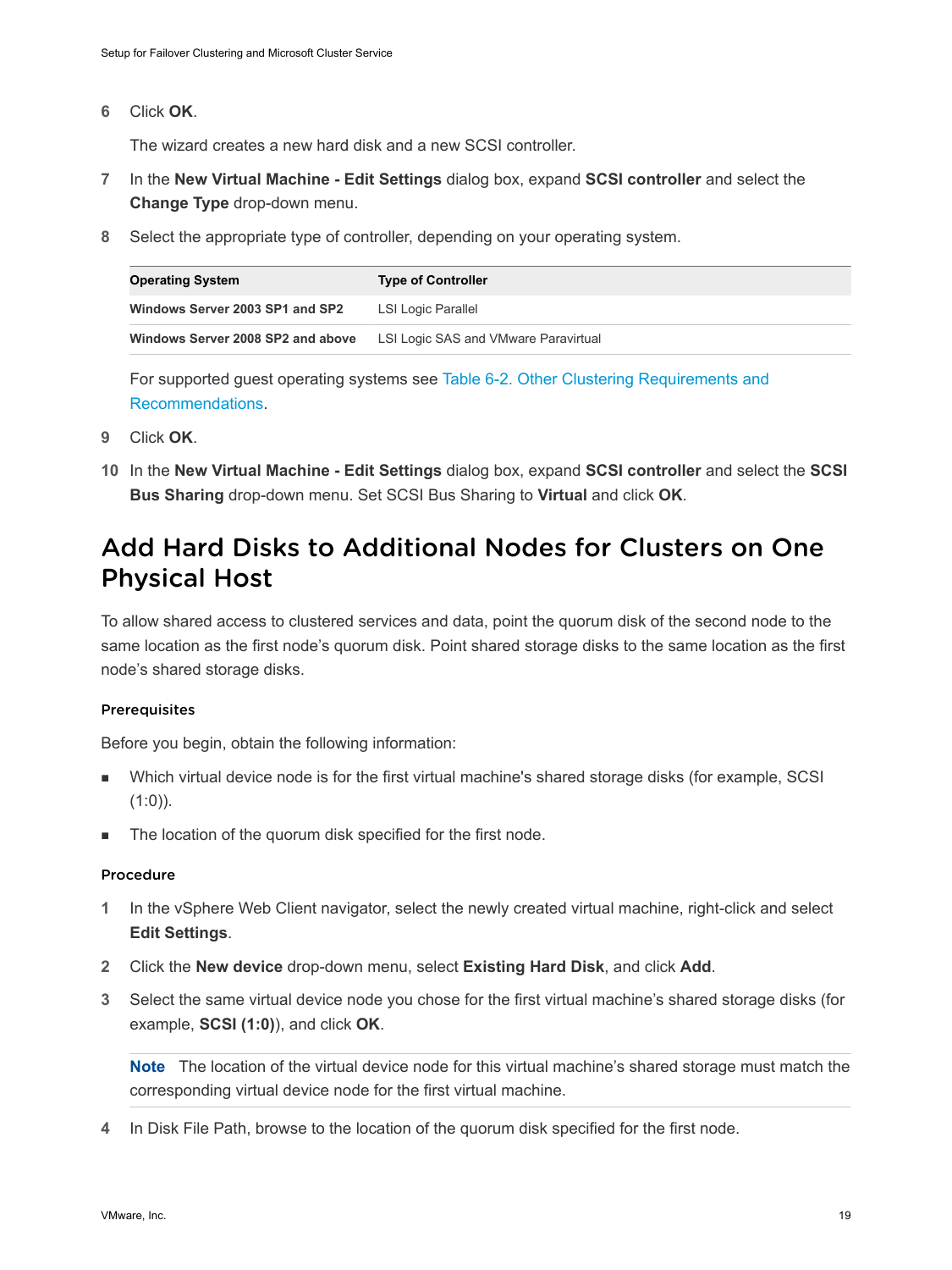# <span id="page-19-0"></span>Cluster Virtual Machines Across **Cluster Virtual Machines Across**<br>Physical Hosts

You can create a MSCS cluster that consists of two or more virtual machines on two ESXi or more hosts.

A cluster across physical hosts requires specific hardware and software.

- ESXi hosts that have the following:
	- **n** Two physical network adapters dedicated to the MSCS cluster and to the public and private networks.
	- One physical network adapter dedicated to the VMkernel.
- **n** Supported shared storage configuration. For more information, see [Supported Shared Storage](#page-9-0) [Configurations](#page-9-0).
- **n** RDM in physical compatibility (pass-through) or virtual compatibility (non-pass-through) mode. VMware recommends physical compatibility mode. The cluster cannot use virtual disks for shared storage.

Failover clustering with Windows Server 2008 is not supported with virtual compatibility mode (nonpass-through) RDMs.

### Create the First Node for MSCS Clusters Across Physical **Hosts**

To create the first node, you create and configure a virtual machine with two virtual network adapters and install a guest operating system on the virtual machine.

You configure the virtual network adapters to handle virtual machine traffic for the cluster: a private network connection for the private heartbeat and a public network connection.

#### Procedure

**1** Open the vSphere Web Client and connect to the vCenter Server system.

Use the user name and password of the user who will have administrator permissions on the virtual machine.

**2** In the vSphere Web Client navigator, right-click the host and select **New Virtual Machine**.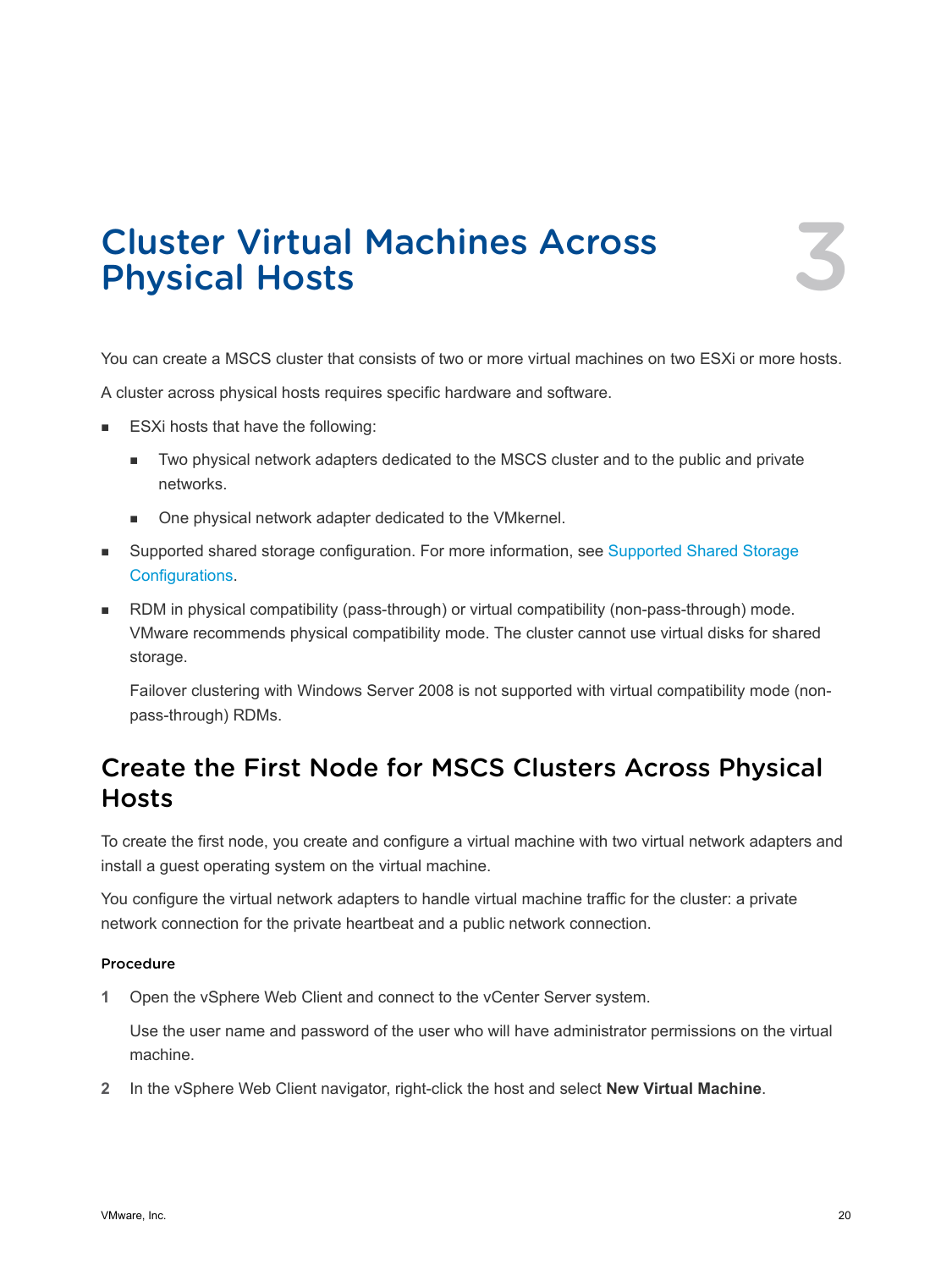<span id="page-20-0"></span>**3** Proceed through the wizard to create the virtual machine.

| <b>Action</b>                                                                                                                |
|------------------------------------------------------------------------------------------------------------------------------|
| Select Create a new virtual machine.                                                                                         |
| Enter a name and select a location.                                                                                          |
| Select a cluster, host, vApp or resource pool to run this virtual machine.                                                   |
| Select a datastore as the location for the virtual machine configuration file and the<br>virtual machine disk (. vmdk) file. |
| The host or cluster suports more than one VMware virtual machine version. Select<br>a compatibility for the virtual machine. |
| Select the guest operating system that you intend to install.                                                                |
| Select virtual hardware, advanced virtual machine options, and SDRS rules.                                                   |
| Review your selections.                                                                                                      |
|                                                                                                                              |

**4** Click **Finish** to complete creating the virtual machine.

**Note** Do not add shared cluster disks at this time.

- **5** In the vSphere Web Client navigator, select the newly created virtual machine, right-click and select **Edit Settings**.
- **6** Click the **New device** drop-down menu, select **Network**, and click **Add**.
- **7** In the **New Virtual Machine Edit Settings** dialog box, expand **Network adapter**. Select the adapter type and network label.
	- <sup>n</sup> If you selected a private network for the first network adapter, you must select a public network for this network adapter.
	- <sup>n</sup> If you selected a public network for the first network adapter, you must select a private network adapter.
- **8** Click **OK**.
- **9** Install a Windows Server operating system on the virtual machine.

### Create Additional Nodes for Clusters Across Physical **Hosts**

To create additional nodes in a cluster of virtual machines across physical hosts, you create a template of the first virtual machine and use it to deploy additional virtual machines onto another ESXi host.

**Caution** If you clone a virtual machine with an RDM setup, the cloning process converts the RDMs to virtual disks. Unmap all RDMs before cloning, and remap them after cloning is complete.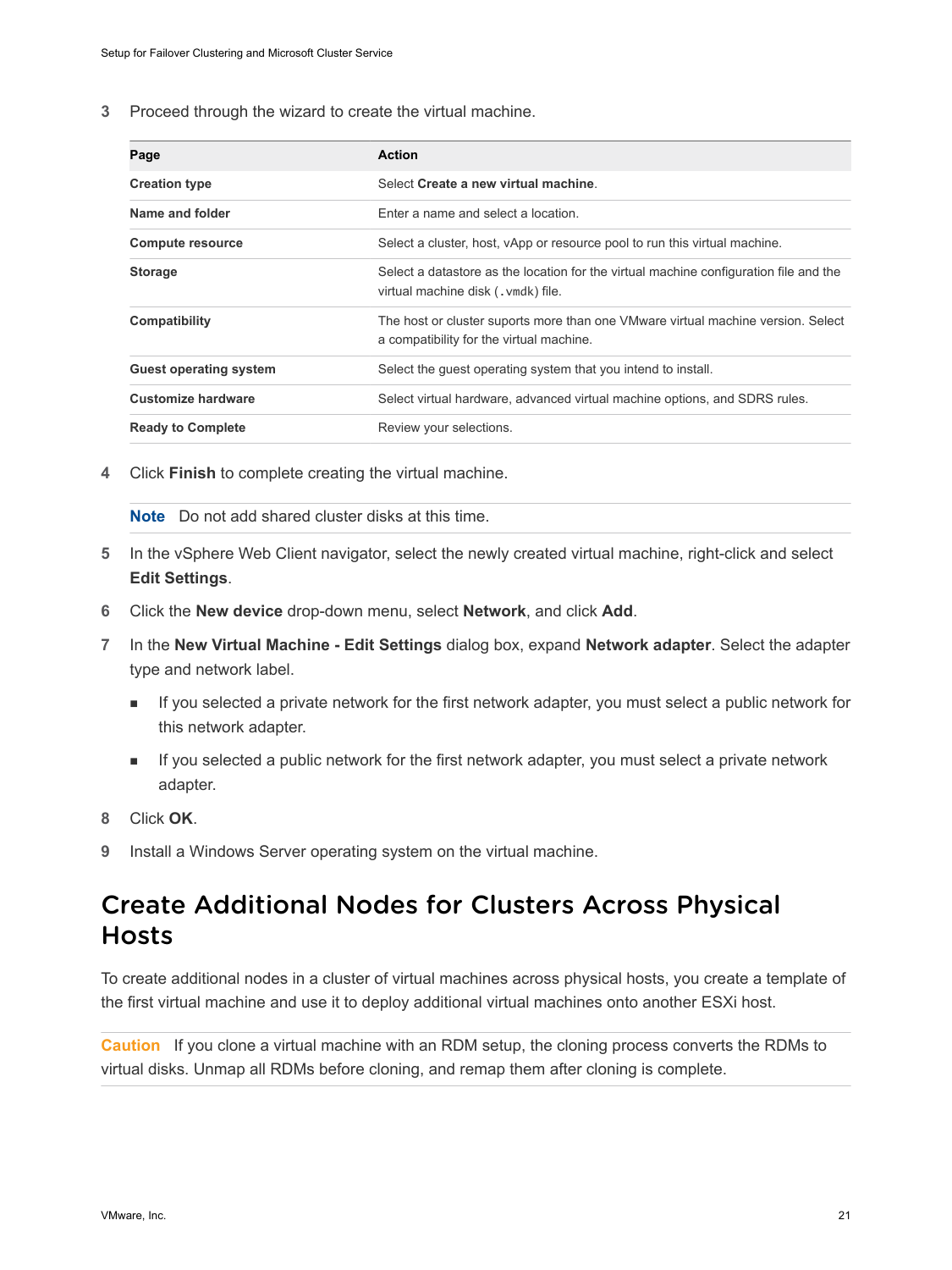#### <span id="page-21-0"></span>Procedure

- **1** In the vSphere Web Client navigator, right-click the first virtual machine you created and select **Clone > Clone to Template**.
- **2** Proceed through the wizard to create the virtual machine template.

| Page                     | <b>Action</b>                                                                                      |
|--------------------------|----------------------------------------------------------------------------------------------------|
| Name and folder          | Enter a name (for example, Node2 Template) and select a location.                                  |
| <b>Compute Resource</b>  | Select the host or cluster where you will run the virtual machine.                                 |
| <b>Disk Format</b>       | Select Same format as source                                                                       |
| <b>Storage</b>           | Select a datastore as the location for the virtual machine configuration file and<br>the vmdk file |
| <b>Ready to Complete</b> | Click <b>Finish</b> to create the virtual machine template.                                        |

- **3** Right-click the virtual machine template and select **Deploy VM from this Template**.
- **4** Proceed through the deployment wizard to deploy the virtual machine.

| Page                    | <b>Action</b>                                                                                      |
|-------------------------|----------------------------------------------------------------------------------------------------|
| Name and folder         | Enter a name (for example, Node2) and select a location.                                           |
| <b>Compute resource</b> | Select the host or cluster where you will run the virtual machine.                                 |
| <b>Disk Format</b>      | Select Same format as source                                                                       |
| <b>Datastore</b>        | Select a datastore as the location for the virtual machine configuration file and<br>the vmdk file |
| <b>Clone options</b>    | Select Customize the operating system.                                                             |

- **5** Select a new guest operating system from the list.
	- a Click the **Create a new specification** button to add a new guest operating system. Proceed through the **New VM Guest Customization Spec** wizard.
	- b Click **Finish** to exit the wizard.
- **6** Click **Finish** to deploy the virtual machine.

### Add Hard Disks to the First Node for Clusters Across Physical Hosts

In an MSCS cluster, storage disks are shared between nodes. You set up a quorum disk and an optional shared storage disk.

#### **Prerequisites**

Before you add hard disks to the first node, complete the following tasks:

**n** For each virtual machine, configure the guest operating system's private and public IP addresses.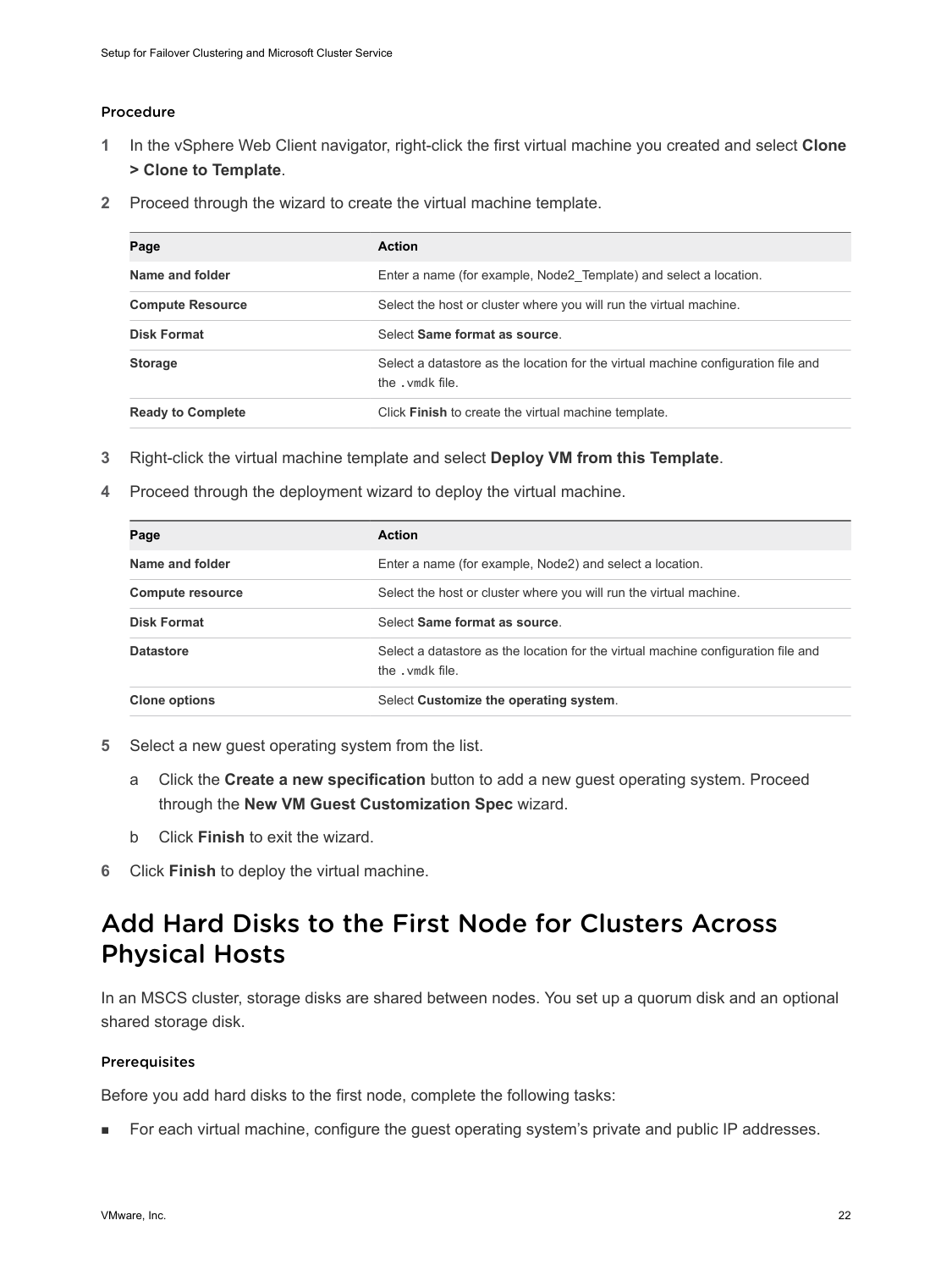**n** Ask your SAN administrator for the location of unformatted SAN LUNs. The hard disks you create in this task must point to SAN LUNs.

**Note** Use RDMs in physical compatibility mode. The procedure below uses physical compatibility mode.

#### Procedure

- **1** In the vSphere Web Client navigator, select the newly created virtual machine, right-click and select **Edit Settings**.
- **2** Click the **New device** drop-down menu, select **RDM Disk**, and click **Add**.
- **3** Select an unformatted LUN.
- **4** Select a datastore.

This datastore must be on a SAN because you need a single shared RDM file for each shared LUN on the SAN.

- **5** Select **Physical** as the compatibility mode.
- **6** Select a new virtual device node (for example, select **SCSI (1:0)**), and click **Next**.

**Note** This must be a new SCSI controller. You cannot use SCSI 0.

**7** Click **OK** to complete creating the disk.

The wizard creates a new hard disk.

- **8** In the **New Virtual Machine Edit Settings** dialog box, expand **SCSI controller** and select the **Change Type** drop-down menu.
- **9** Select the appropriate type of controller, depending on your operating system.

| <b>Operating System</b>           | <b>Type of Controller</b>            |
|-----------------------------------|--------------------------------------|
| Windows Server 2003 SP1 and SP2   | LSI Logic Parallel                   |
| Windows Server 2008 SP2 and above | LSI Logic SAS and VMware Paravirtual |

For supported guest operating systems see [Table 6-2. Other Clustering Requirements and](#page-34-0) [Recommendations](#page-34-0).

- **10** Click **OK**.
- **11** In the **New Virtual Machine Edit Settings** dialog box, expand **SCSI controller** and select the **SCSI Bus Sharing** drop-down menu. Set SCSI Bus Sharing to **Physical** and click **OK**.

The virtual machine is connected to a public network and a private network with two virtual switches, and is connected to the quorum disk on FC SAN and the virtual machine virtual disk on local or remote storage.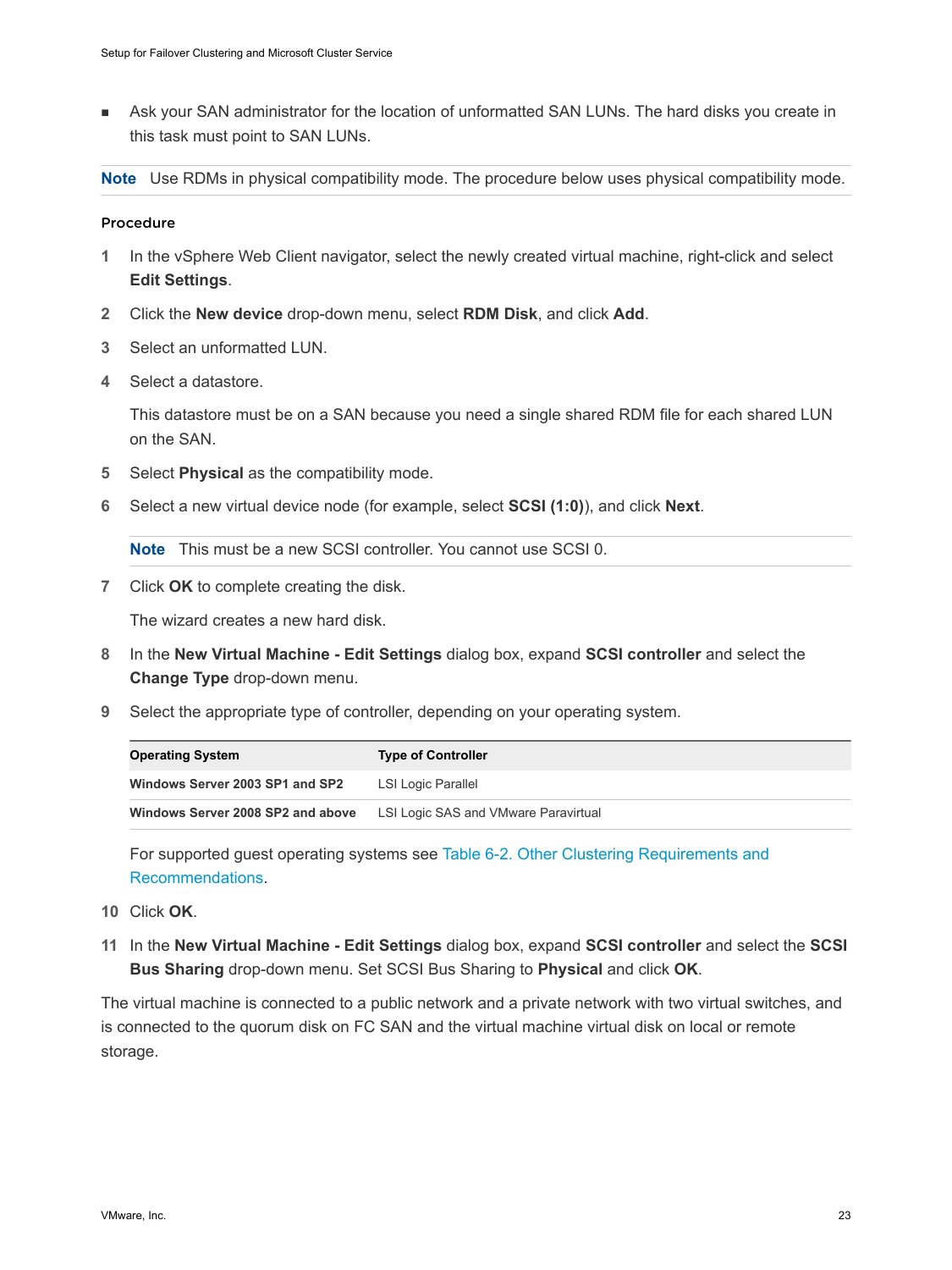### <span id="page-23-0"></span>Add Hard Disks to Additional Nodes for Clusters Across Physical Hosts

To allow shared access to clustered services and data, point the quorum disk of the second node to the same location as the first node's quorum disk. Point shared storage disks to the same location as the first node's shared storage disks.

#### Prerequisites

Before you begin, obtain the following information:

- **Nich virtual device node is for the first virtual machine's shared storage disks (for example, SCSI**)  $(1:0)$ ).
- **n** The location of the quorum disk specified for the first node.

#### Procedure

- **1** In the vSphere Web Client navigator, select the newly created virtual machine, right-click and select **Edit Settings**.
- **2** Click the **New device** drop-down menu, select **Existing Hard Disk**, and click **Add**.
- **3** In Disk File Path, browse to the location of the quorum disk specified for the first node.
- **4** Select **Physical** as the compatibility mode and click **Next**.
- **5** Select the same virtual device node you chose for the first virtual machine's shared storage disks (for example, **SCSI (1:0)**), and click **OK**.

**Note** The location of the virtual device node for this virtual machine's shared storage must match the corresponding virtual device node for the first virtual machine.

**6** Click **OK**.

The wizard creates a new hard disk.

- **7** In the **New Virtual Machine Edit Settings** dialog box, expand **SCSI controller** and select the **Change Type** drop-down menu.
- **8** Select the appropriate type of controller, depending on your operating system.

| <b>Operating System</b>           | <b>Type of Controller</b>            |
|-----------------------------------|--------------------------------------|
| Windows Server 2003 SP1 and SP2   | LSI Logic Parallel                   |
| Windows Server 2008 SP2 and above | LSI Logic SAS and VMware Paravirtual |

For supported guest operating systems see [Table 6-2. Other Clustering Requirements and](#page-34-0) [Recommendations](#page-34-0).

- **9** Click **OK**.
- **10** Set SCSI Bus Sharing to **Physical** and click **OK**.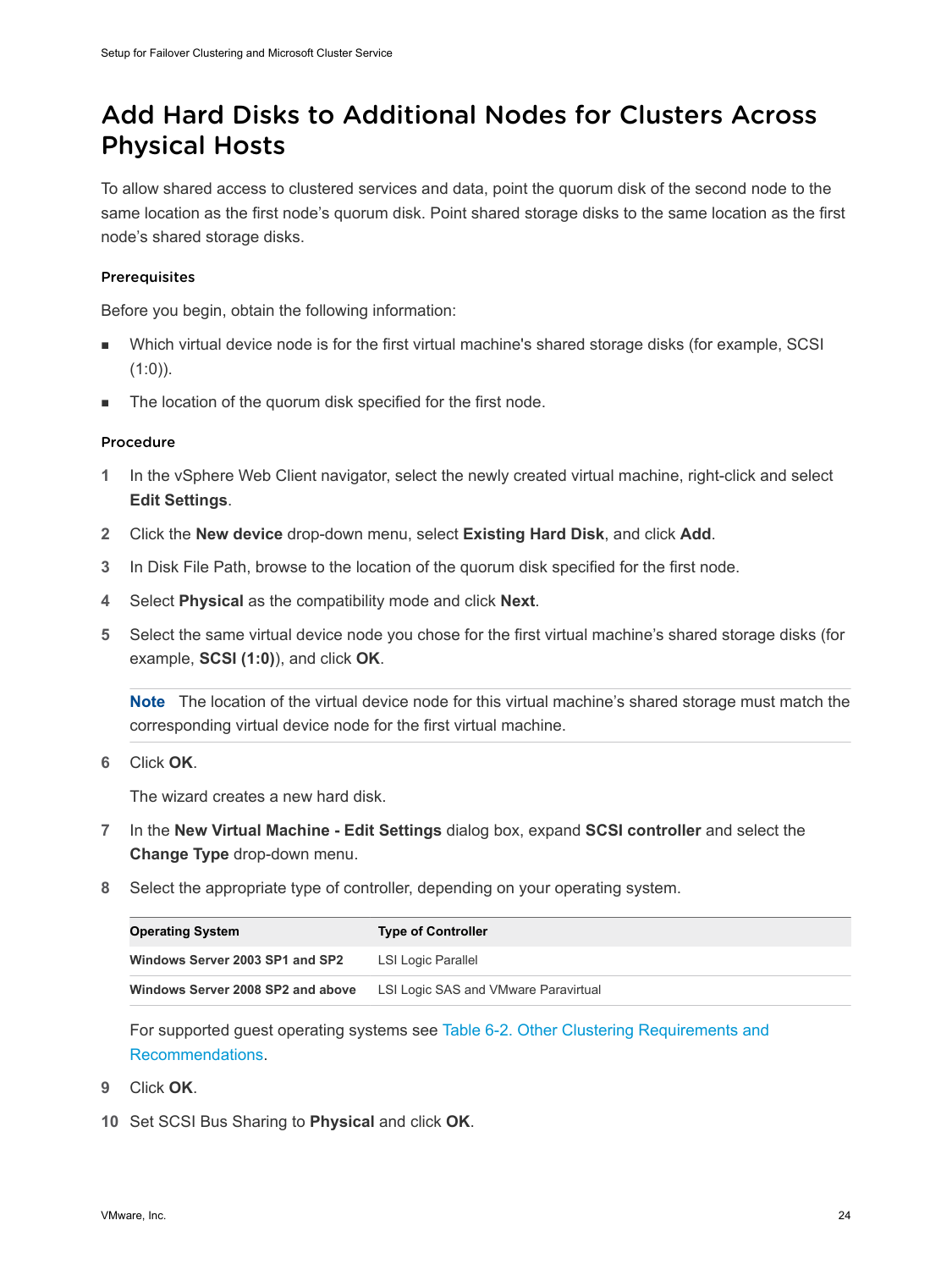

# <span id="page-24-0"></span>Cluster Physical and Virtual Cluster Physical and Virtual<br>Machines

You can create an MSCS cluster in which each physical machine has a corresponding virtual machine. This type of configuration is known as a standby host cluster.

A standby host cluster has specific hardware and software requirements.

- **No. Use ESXi hosts that have the following:** 
	- <sup>n</sup> Two physical network adapters dedicated to the MSCS cluster and to the public and private networks.
	- One physical network adapter dedicated to the VMkernel.
- **n** Use RDMs in physical compatibility mode (pass-through RDM). You cannot use virtual disks or RDMs in virtual compatibility mode (non-pass-through RDM) for shared storage.
- Use the STORport Miniport driver for the Fibre Channel (FC) HBA (QLogic or Emulex) in the physical Windows machine.
- Do not run multipathing software in the physical or virtual machines.
- **Dear** Use only a single physical path from the host to the storage arrays in standby host configurations.

### Create the First Node for a Cluster of Physical and Virtual Machines

The first node in a standby host setup is a physical machine.

For information about setting up a physical machine that participates in an MSCS cluster, see the Microsoft Cluster Service documentation.

#### Procedure

 $\bullet$  Set up the physical machine using the settings listed in the table.

| Component                                           | Requirement                                             |
|-----------------------------------------------------|---------------------------------------------------------|
| <b>Windows Cluster Administrator</b><br>application | Advanced minimum configuration if Windows 2003 is used. |
| <b>Network adapters</b>                             | At least two.                                           |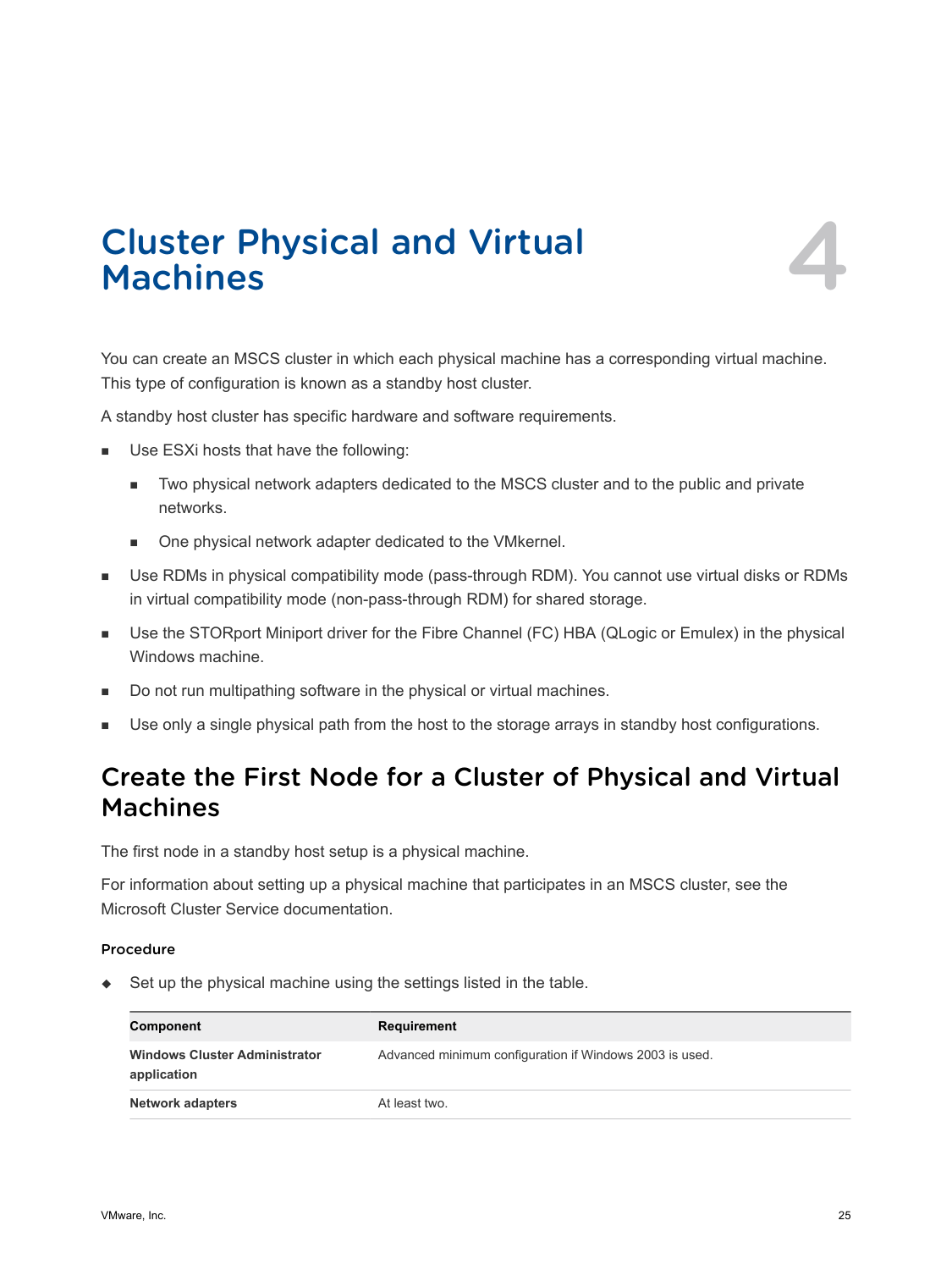<span id="page-25-0"></span>

| Component               | Requirement                                                                                                  |
|-------------------------|--------------------------------------------------------------------------------------------------------------|
| <b>Storage</b>          | Access to the same storage on a SAN as the ESXI host on which the<br>corresponding virtual machine will run. |
| <b>Operating system</b> | Installed on each physical machine.                                                                          |

### Create the Second Node for a Cluster of Physical and Virtual Machines

To create the second node, you set up a virtual machine for clustering across physical machines.

You configure the virtual network adapters to handle virtual machine traffic for the cluster: a private network connection for the private heartbeat and a public network connection.

#### **Prerequisites**

Before you begin, make sure that the shared storage that is visible from the physical machine that you configured in [Create the First Node for a Cluster of Physical and Virtual Machines](#page-24-0) is also visible from the virtual machine.

#### Procedure

**1** Open the vSphere Web Client and connect to the vCenter Server system.

Use the user name and password of the user who will have administrator permissions on the virtual machine.

- **2** In the vSphere Web Client navigator, right-click the host and select **New Virtual Machine**.
- **3** Proceed through the wizard to create the virtual machine.

| Page                          | <b>Action</b>                                                                                                                |
|-------------------------------|------------------------------------------------------------------------------------------------------------------------------|
| <b>Creation type</b>          | Select Create a new virtual machine.                                                                                         |
| Name and folder               | Enter a name and select a location                                                                                           |
| <b>Compute resource</b>       | Select a cluster, host, vApp or resource pool to run this virtual machine.                                                   |
| <b>Storage</b>                | Select a datastore as the location for the virtual machine configuration file and the<br>virtual machine disk (. vmdk) file. |
| Compatibility                 | The host or cluster suports more than one VMware virtual machine version. Select<br>a compatibility for the virtual machine. |
| <b>Guest operating system</b> | Select the guest operating system that you intend to install.                                                                |
| <b>Customize hardware</b>     | Select virtual hardware, advanced virtual machine options, and SDRS rules.                                                   |
| <b>Ready to Complete</b>      | Review your selections.                                                                                                      |

- **4** Click **Finish** to complete creating the virtual machine.
- **5** In the vSphere Web Client navigator, select the newly created virtual machine, right-click and select **Edit Settings**.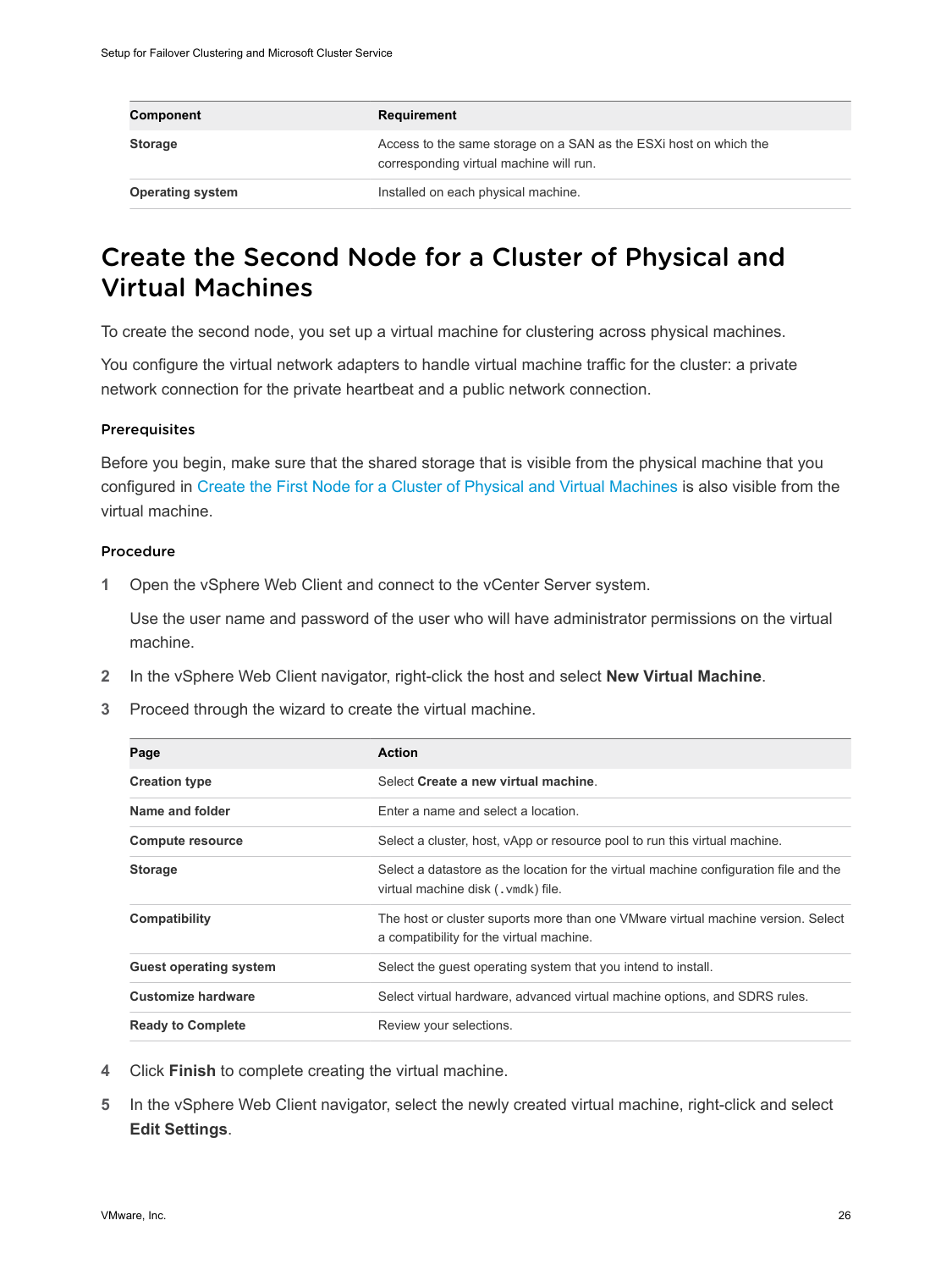- <span id="page-26-0"></span>**6** Click the **New device** drop-down menu, select **Network**, and click **Add**.
- **7** In the **New Virtual Machine Edit Settings** dialog box, expand **Network adapter**. Select the adapter type and network label.
	- **n** If you selected a private network for the first network adapter, you must select a public network for this network adapter.
	- <sup>n</sup> If you selected a public network for the first network adapter, you must select a private network adapter.
- **8** Click **Finish** to complete creating the device.
- **9** Install a Windows Server operating system on the virtual machine.

### Add Hard Disks to the Second Node for a Cluster of Physical and Virtual Machines

When you add hard disks to the second node, you set up the disks to point to the quorum disk and shared storage disks, if any, for the first node. The setup allows shared access to clustered services and data.

#### Procedure

- **1** In the vSphere Web Client navigator, select the newly created virtual machine, right-click and select **Edit Settings**.
- **2** Click the **New device** drop-down menu, select **RDM Disk**, and click **Add**.
- **3** Select the LUN that is used by the physical machine.
- **4** Select the datastore, which is also the location of the boot disk.
- **5** Select **Physical** as the compatibility mode.
- **6** Expand the **New Hard Disk**. From the **Virtual Device Node** drop-down menu, select a new SCSI controller (for example, **SCSI (1:0)**).

**Note** You must select a new virtual device node. You cannot use SCSI 0.

**7** Click **OK**.

The wizard creates a new hard disk.

- **8** In the **New Virtual Machine Edit Settings** dialog box, expand **SCSI controller** and select the **Change Type** drop-down menu.
- **9** Select the appropriate type of controller, depending on your operating system.

| <b>Operating System</b>    | <b>Type of Controller</b>            |
|----------------------------|--------------------------------------|
| <b>Windows Server 2003</b> | LSI Logic Parallel                   |
| <b>Windows Server 2008</b> | LSI Logic SAS and VMware Paravirtual |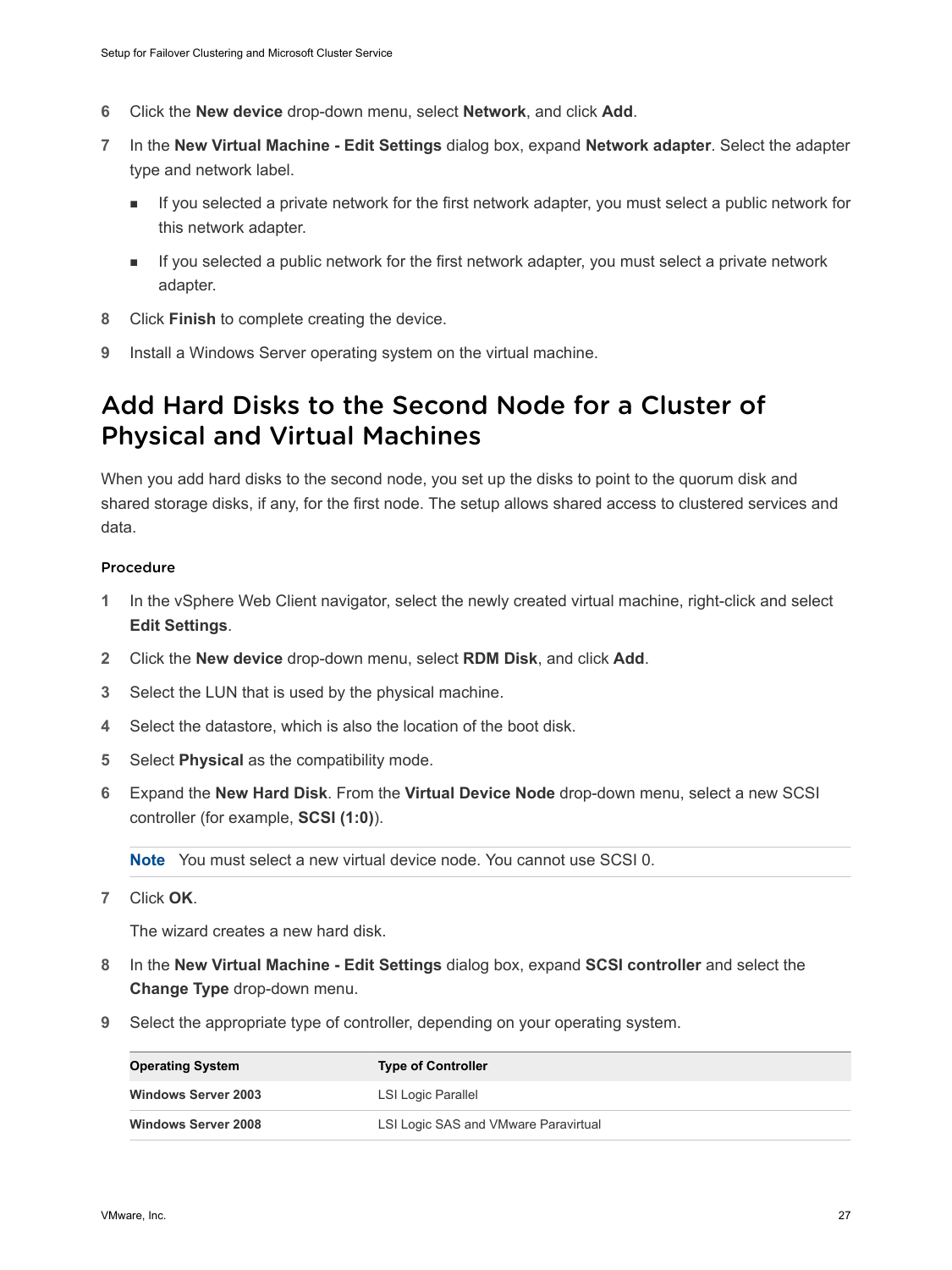- <span id="page-27-0"></span>**10** Click **OK**.
- **11** In the **New Virtual Machine Edit Settings** dialog box, expand **SCSI controller** and select the **SCSI Bus Sharing** drop-down menu. Set SCSI Bus Sharing to **Virtual** and click **OK**.

### Install Microsoft Cluster Service

For Windows Server 2003 operating systems only, after you set up the first and second nodes, you must configure Microsoft Cluster Service.

See Microsoft's documentation for creating and configuring server clusters on the Microsoft Web site.

In complex storage solutions, such as an FC switched fabric, a storage unit might have a different identity (target ID or raw disk ID) on each computer in the cluster. Although this is a valid storage configuration, it causes a problem when you add a node to the cluster.

The following procedure allows you to avoid target identity problems when using clustering with Windows 2003.

#### Procedure

- **1** Within the Microsoft Cluster Administrator utility, on the Select Computer page, click **Advanced** to disable the storage validation heuristics.
- **2** Select the **Advanced** (minimum) configuration option, and click **OK**.

Microsoft Cluster Service should operate normally in the virtual machine after it is installed.

### Create Additional Physical-Virtual Pairs

If you have additional physical machines, you can create additional clusters for each.

#### Procedure

- **1** On the ESXi host, set up an additional virtual machine for the physical machine.
- **2** Cluster the physical machine with the new virtual machine.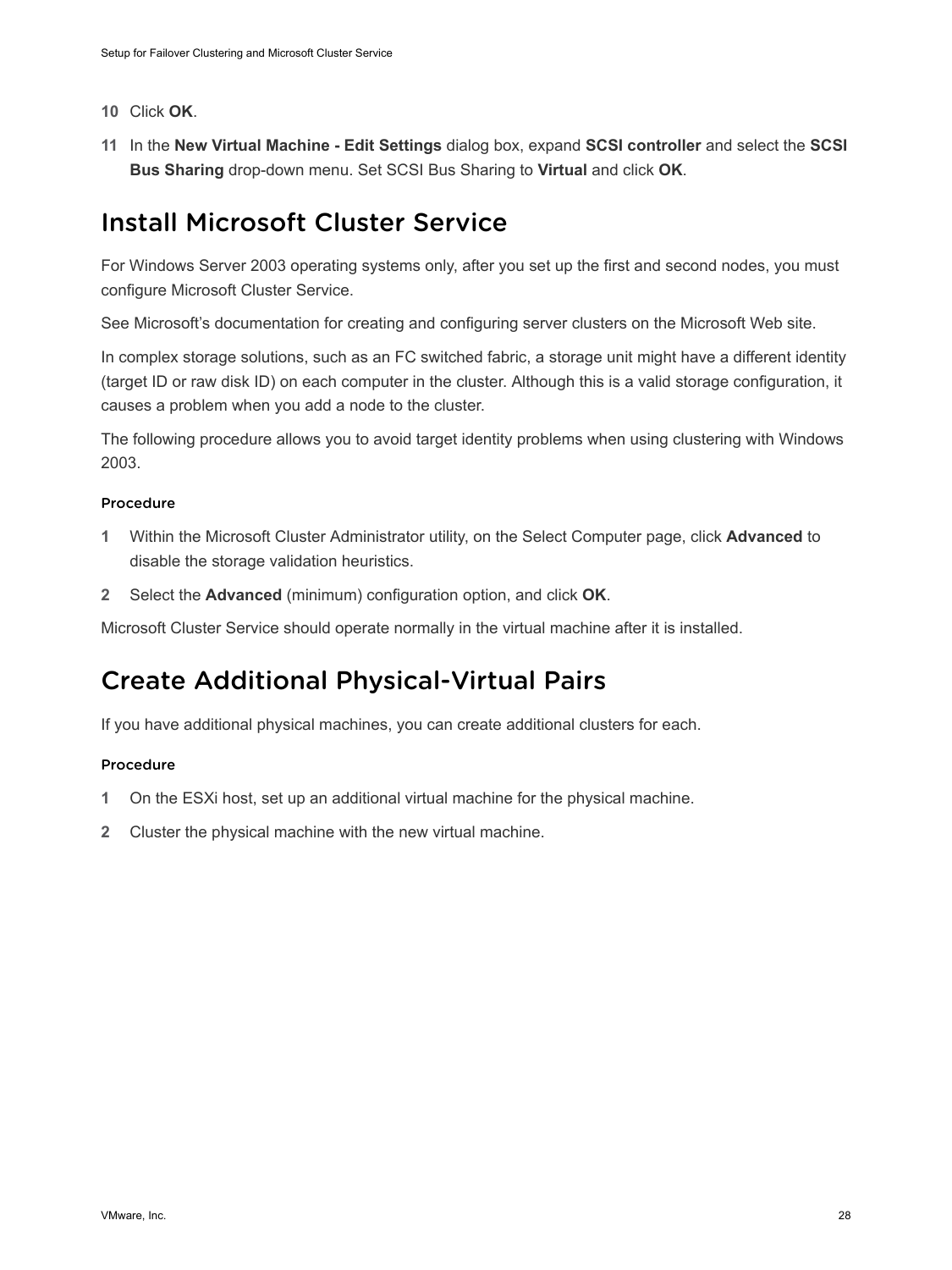# <span id="page-28-0"></span>Use MSCS in an vSphere HA and Use MSCS in an vSphere HA and<br>vSphere DRS Environment

When you use MSCS in a vSphere High Availability (vSphere HA) or vSphere Distributed Resource Scheduler (DRS) environment, you must configure your hosts and virtual machines to use certain settings. All hosts that run MSCS virtual machines must be managed by a vCenter Server system.

vSphere includes vMotion support for MSCS cluster virtual machines.

### Enable vSphere HA and vSphere DRS in a Cluster (MSCS)

All hosts that are running MSCS virtual machines can be part of a vCenter Server cluster with both vSphere HA and vSphere DRS enabled. You can enable vSphere HA and vSphere DRS in the Cluster Settings dialog box.

#### Procedure

- **1** Browse to the cluster in the vSphere Web Client object navigator.
- **2** Click **Configure**.
- **3** Under **Services**, select **vSphere DRS** and click **Edit**.
- **4** Select the **Turn ON vSphere DRS** and **Turn on vSphere HA** check boxes.
- **5** Click **OK**.

### Create VM-VM Affinity Rules for MSCS Virtual Machines

For MSCS virtual machines in a cluster, you must create VM-VM affinity or anti-affinity rules. VM-VM affinity rules specify which virtual machines should be kept together on the same host (for example, a cluster of MSCS virtual machines on one physical host). VM-VM anti-affinity rules specify which virtual machines should be kept apart on different physical hosts (for example, a cluster of MSCS virtual machines across physical hosts).

For a cluster of virtual machines on one physical host, use affinity rules. For a cluster of virtual machines across physical hosts, use anti-affinity rules.

**Note** vMotion is supported only for a cluster of virtual machines across physical hosts with pass-through RDMs. For a cluster of virtual machines on one physical host and a cluster of virtual machines across physical hosts with non-pass-through RDMs, vMotion is not supported.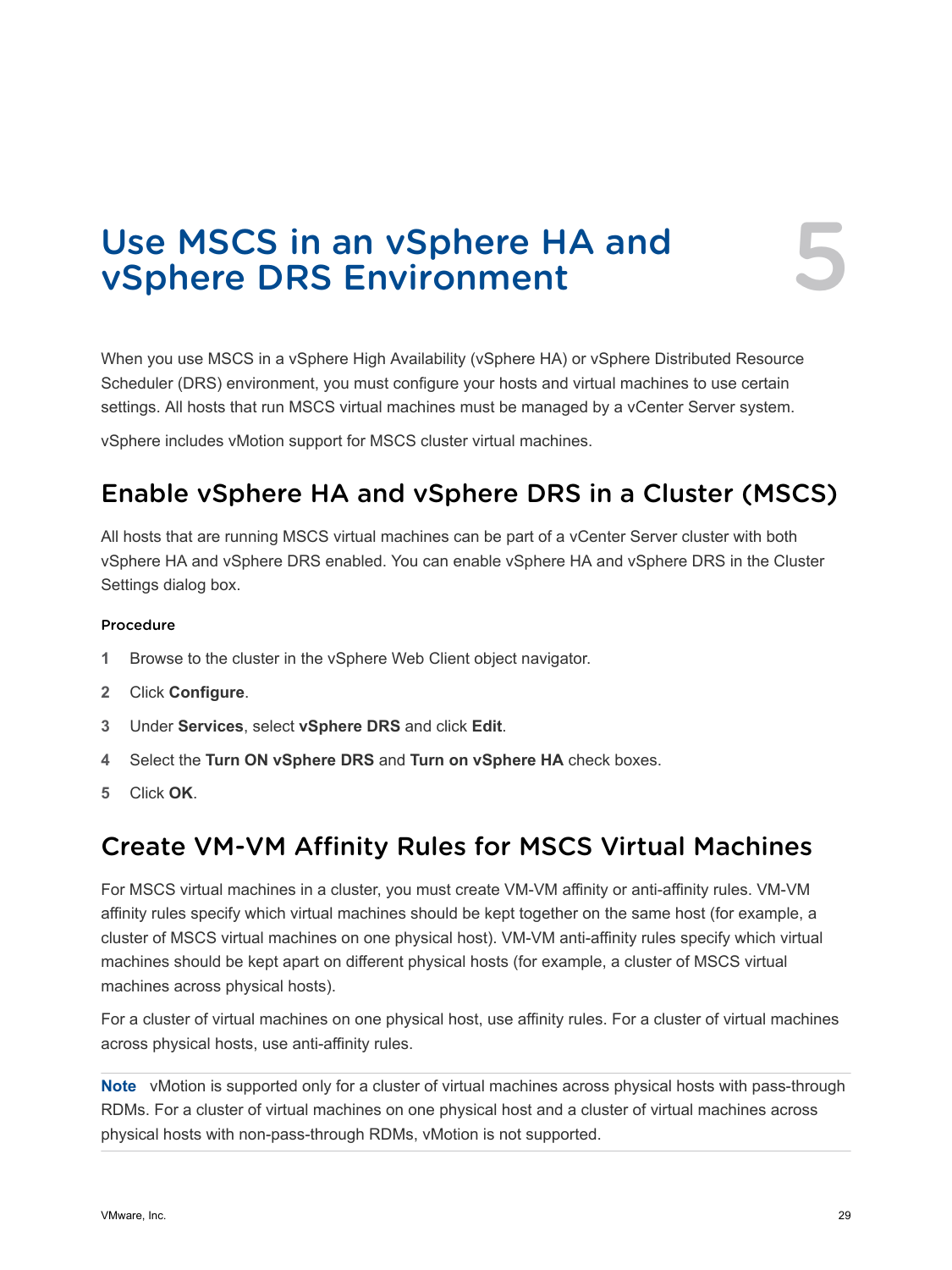#### <span id="page-29-0"></span>Procedure

- **1** Browse to the cluster in the vSphere Web Client navigator.
- **2** Click **Configure**.
- **3** Under **Configuration**, click **VM/Host Rules**.
- **4** Click **Add**.
- **5** In the **Create VM/Host Rule** dialog box, type a name for the rule.
- **6** From the **Type** drop-down menu, select a rule.
	- <sup>n</sup> For a cluster of virtual machines on one physical host, select **Keep Virtual Machines Together**.
	- <sup>n</sup> For a cluster of virtual machines across physical hosts, select **Separate Virtual Machines**.
- **7** Click **Add**.
- **8** Select the two virtual machines to which the rule applies and click **OK**.
- **9** Click **OK**.

### Enable Strict Enforcement of Affinity Rules (MSCS)

To ensure that affinity and anti-affinity rules are strictly applied, set an advanced option for vSphere DRS. Setting the advanced option ForceAffinePoweron to 1 will enable strict enforcement of the affinity and anti-affinity rules that you created.

#### Procedure

- **1** Browse to the cluster in the vSphere Web Client navigator.
- **2** Click **Configure**.
- **3** Under **Services**, select **vSphere DRS** and click **Edit**.
- **4** Expand **Advanced Options** and click **Add**.
- **5** In the Option column, type ForceAffinePoweron.
- **6** In the Value column, type 1.
- **7** Click **OK**.

### Set DRS Automation Level for MSCS Virtual Machines

You must set the automation level of all virtual machines in an MSCS cluster to Partially Automated. When you set the vSphere DRS automation level for the virtual machine to Partially Automated, vCenter Server will perform initial placement of virtual machines when they are powered on and will provide migration recommendations for them.

#### Procedure

**1** Browse to the cluster in the vSphere Web Client object navigator.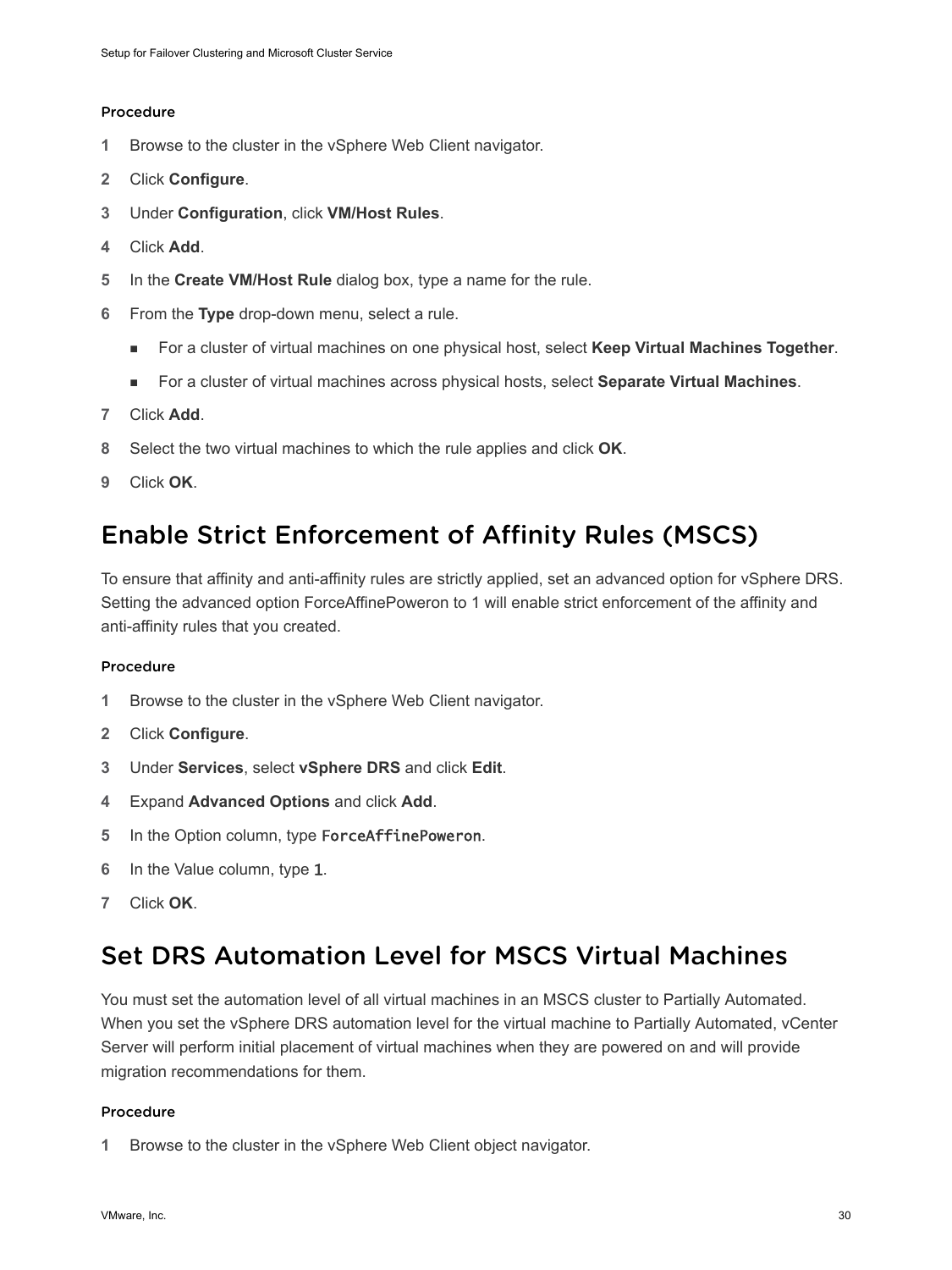- <span id="page-30-0"></span>**2** Click **Configure**.
- **3** Under **Services**, select **vSphere DRS** and click **Edit**.
- **4** Expand DRS Automation, under Virtual Machine Automation select the **Enable individual virtual machine automation levels** check box and click **OK**.
- **5** Under **Configuration**, select **VM Overrides** and click **Add**.
- **6** Click the **+** button, select the MSCS virtual machines in the cluster and click **OK**.
- **7** Click the Automation level drop-down menu, and select **Partially Automated**.
- **8** Click **OK**.

**Note** VMware recommends partially automated mode for MSCS virtual machines, but there is no technical restriction which prevents the setting for MSCS virtual machines to be fully automated. If the fully automated setting is used please tune the migration threshold to suit the workload running on the MSCS virtual machines.

### Using vSphere DRS Groups and VM-Host Affinity Rules with MSCS Virtual Machines

You can use the vSphere Web Client to set up two types of DRS groups: virtual machine DRS groups, which contain at least one virtual machine, and host DRS groups, which contain at least one host. A VM-Host rule establishes an relationship between a virtual machine DRS group and a host DRS group.

You must use VM-Host affinity rules because vSphere HA does not obey VM-VM affinity rules. This means that if a host fails, vSphere HA might separate clustered virtual machines that are meant to stay together, or vSphere HA might put clustered virtual machines that are meant to stay apart on the same host. You can avoid this problem by setting up DRS groups and using VM-Host affinity rules, which are obeyed by vSphere HA.

For a cluster of virtual machines on one physical host, all MSCS virtual machines must be in the same virtual machine DRS group, linked to the same host DRS group with the affinity rule "Must run on hosts in group."

For a cluster of virtual machines across physical hosts, all MSCS virtual machines must be in the same virtual machine DRS group and all hosts must be in the same host DRS group. The virtual machine and host DRS groups must be linked the affinity rule "Must run on hosts in group."

**Caution** Limit the number of hosts to two when you define host DRS group rules for a cluster of virtual machines on one physical host. (This does not apply to clusters of virtual machines across physical hosts.) Since vSphere HA does not obey VM-VM affinity rules, virtual machines in the configuration could be spread across hosts during a vSphere HA recovery from host failure if more than two hosts are included in a host DRS group rule.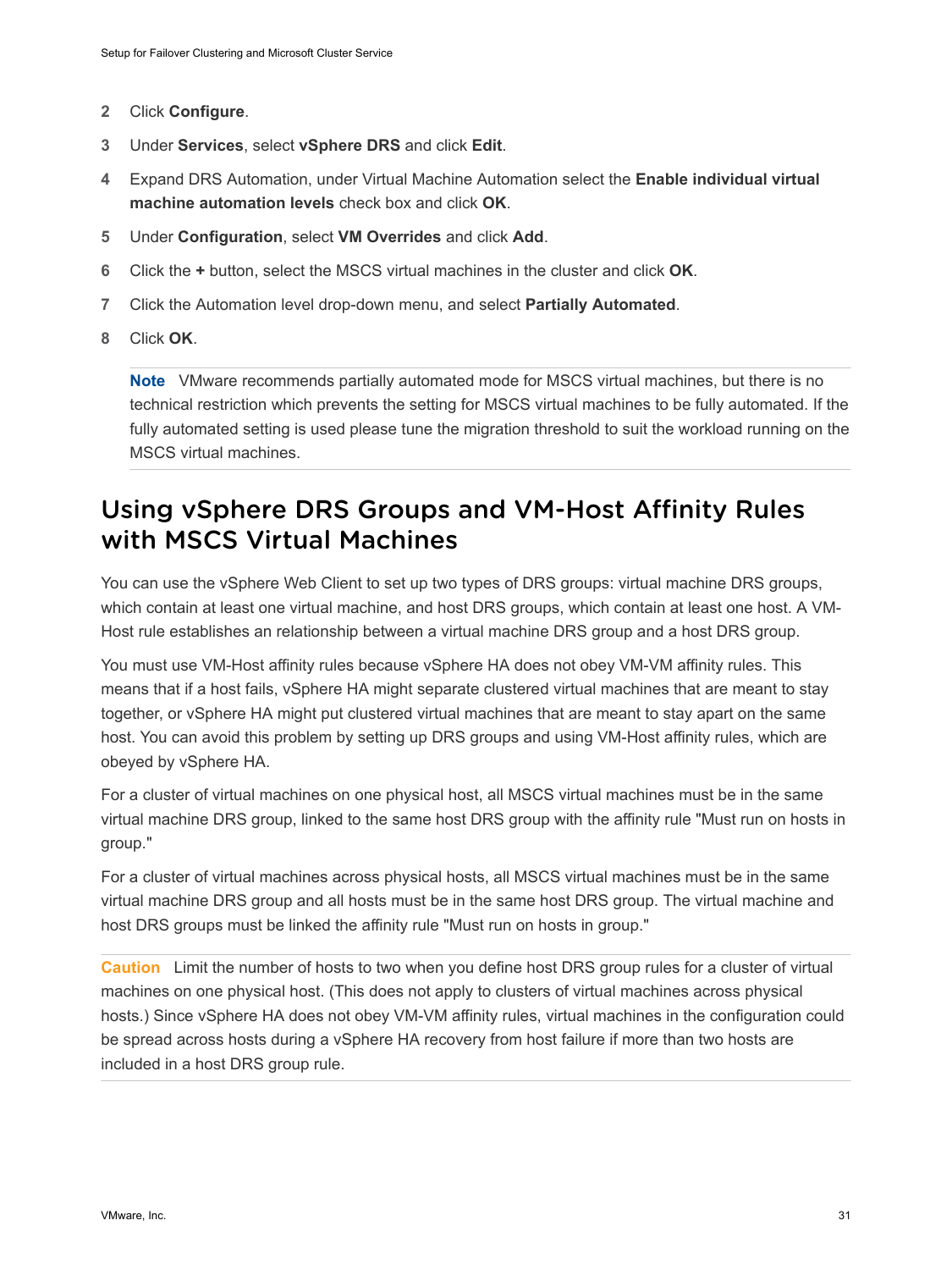### <span id="page-31-0"></span>Create a Virtual Machine DRS Group (MSCS)

Before you can create a VM-Host affinity rule, you must create the host DRS group and the virtual machine DRS group that the rule applies to.

For both, a cluster of virtual machines on one physical host(CIB) and a cluster of virtual machines across physical hosts(CAB), create one virtual machine DRS group that contains all MSCS virtual machines. For example, VMGroup\_1 contains MSCS\_VM\_1, MSCS\_VM\_2 ... MSCS\_VM\_5.

#### Procedure

- **1** Browse to the cluster in the vSphere Web Client navigator.
- **2** Click **Configure**.
- **3** Under **Configuration**, select **VM/Host Groups** and click **Add**.
- **4** In the **Create VM/Host Group** dialog box, type a name for the group.
- **5** Select **VM Group** from the **Type** drop down box and click **Add**.
- **6** Click the check box next to a virtual machine to add it. Continue this process until all desired virtual machines have been added.
	- **n** For a cluster of virtual machines on one physical host, add all MSCS virtual machines to one group.
	- <sup>n</sup> For a cluster of virtual machines across physical hosts, add all MSCS virtual machines to one group.
- **7** Click **OK**.

### Create a Host DRS Group (MSCS)

Before you can create a VM-Host affinity rule, you must create the host DRS group and the virtual machine DRS group that the rule applies to.

For a cluster of virtual machines on one physical host, create one host DRS group that contains both the ESXi hosts. For example, HostGroup\_1 contains ESXi\_HOST\_1, ESXi\_HOST\_2.

For a cluster of virtual machines across physical hosts, create one host DRS group that contains all the ESXi hosts. For example, HostGroup\_1 contains ESXi\_HOST\_1 running MSCS\_VM\_1, ESXi\_HOST\_2 running MSCS\_VM\_2 …… ESXi\_HOST\_5 running MSCS\_VM\_5 and ESXi\_HOST\_6 as a standby host.

#### Procedure

- **1** Browse to the cluster in the vSphere Web Client navigator.
- **2** Click **Configure**.
- **3** Under **Configuration**, select **VM/Host Groups** and click **Add**.
- **4** In the **Create VM/Host Group** dialog box, type a name for the group (for example, HostGroup\_1).
- **5** Select **Host Group** from the **Type** drop down box and click **Add**.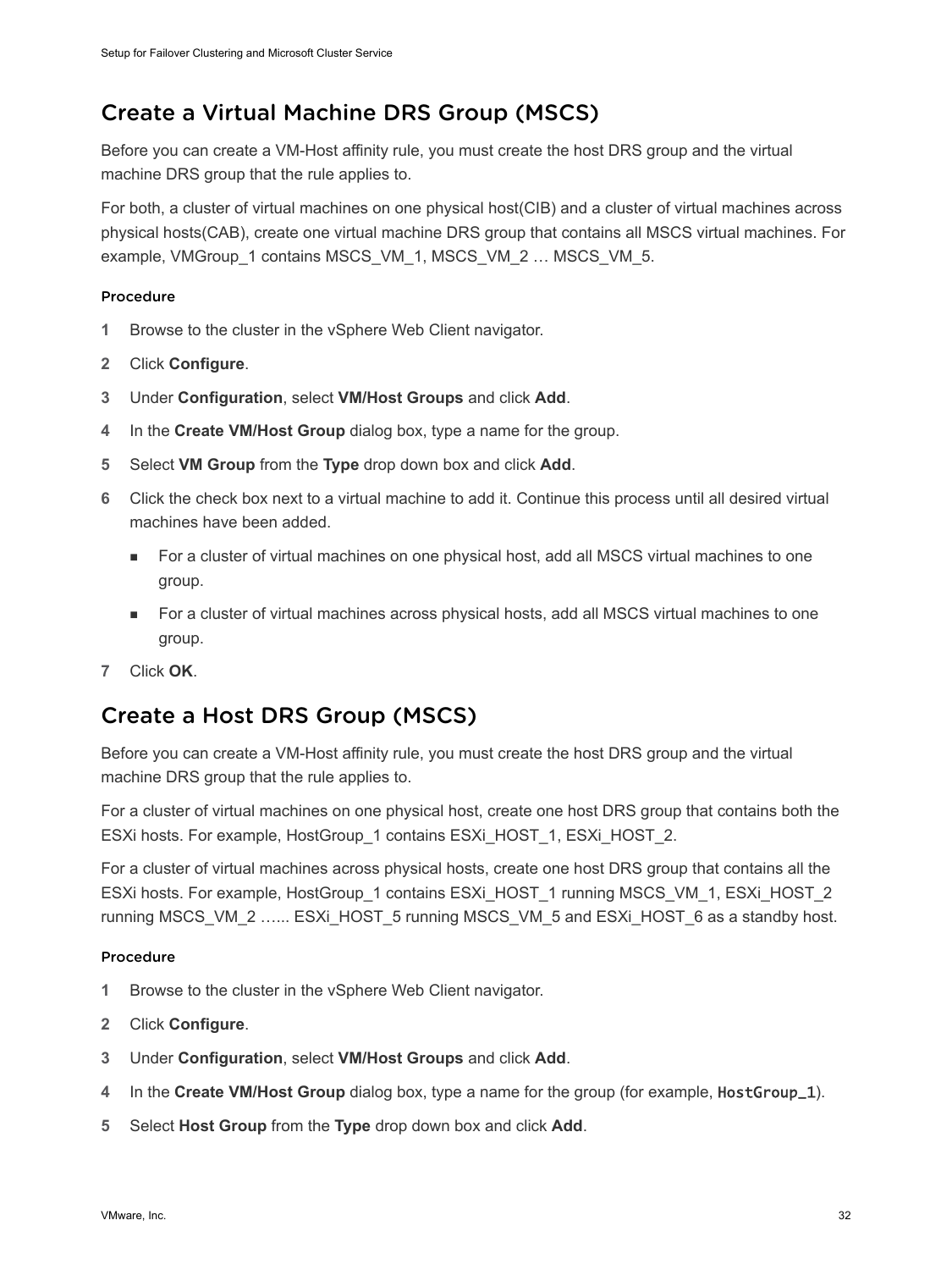- <span id="page-32-0"></span>**6** Click the check box next to a host to add it. Continue this process until all desired hosts have been added.
- **7** Click **OK**.

### Set up VM-Host Affinity Rules for DRS Groups (MSCS)

Create VM-Host affinity rules to specify whether the members of a selected virtual machine DRS group can run on the members of a specific host DRS group.

#### Prerequisites

Create virtual machine DRS groups that contain one or more MSCS virtual machines as described in [Create a Virtual Machine DRS Group \(MSCS\).](#page-31-0)

Create host DRS groups that contain one or more ESXi hosts, as described in [Create a Host DRS Group](#page-31-0) [\(MSCS\).](#page-31-0)

#### Procedure

- **1** Browse to the cluster in the vSphere Web Client navigator.
- **2** Click **Configure**.
- **3** Under **Configuration**, select **VM/Host Rules** and click **Add**.
- **4** In the **Create VM/Host Rule** dialog box, type a name for the rule.
- **5** From the **Type** menu, select **Virtual Machines to Hosts**.
- **6** Select the virtual machine DRS group and the host DRS group to which the rule applies. For example, select VMGroup\_1 and HostGroup\_1.
- **7** Select **Must run on hosts in group**.
- **8** Click **OK**.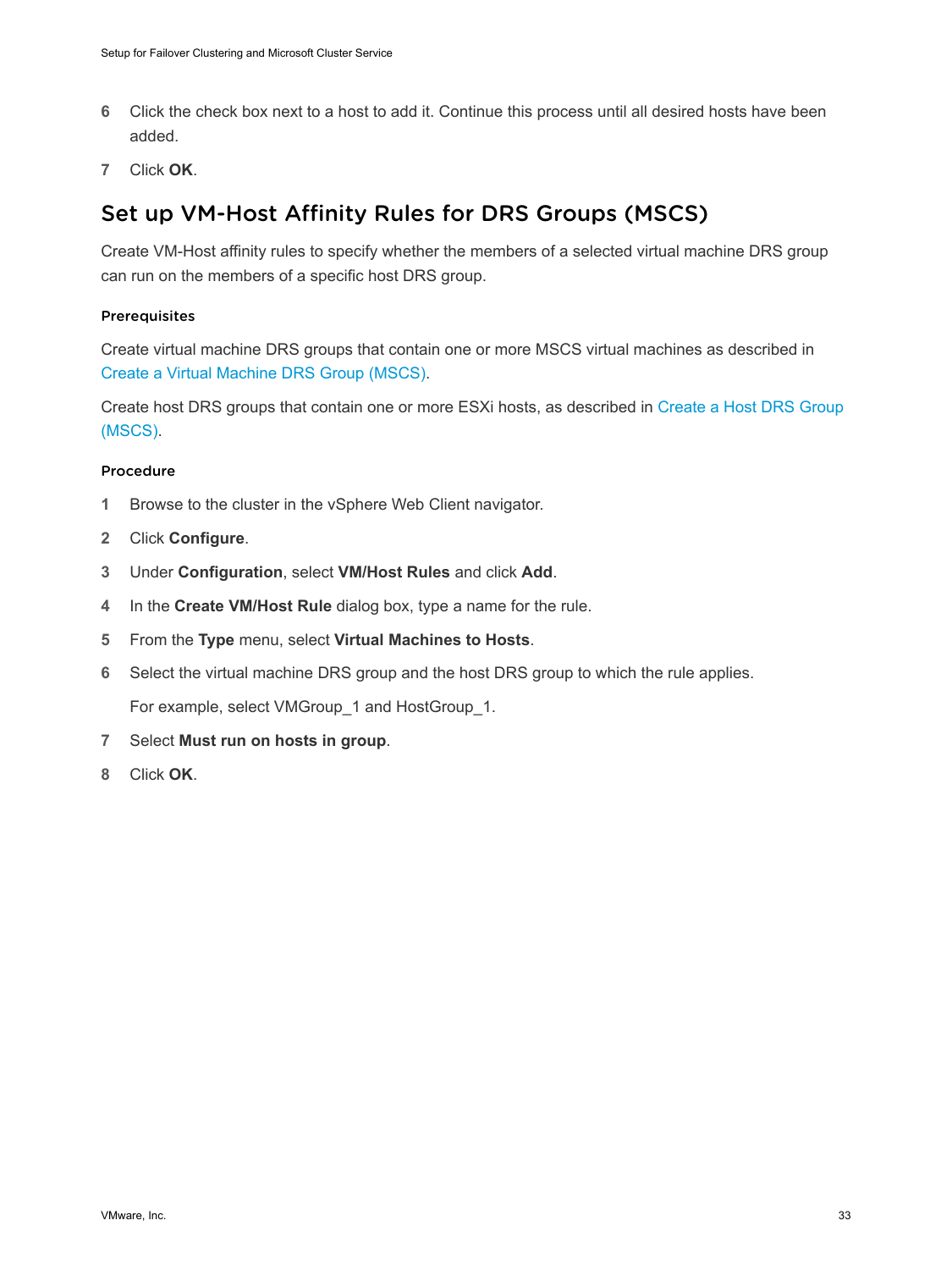## <span id="page-33-0"></span>vSphere MSCS Setup Checklist 6

When you set up MSCS on ESXi, see the checklists to configure your environment according to the requirements. You can also use the checklists to verify that your setup meets the requirements if you need technical support.

### Requirements for Clustered Disks

Each type of clustered disk has its own requirements, depending on whether it is in a single-host cluster or multihost cluster.

| Component                                                             | <b>Single-Host Clustering</b>                                                                                                                                                                   | <b>Multihost Clustering</b>                                                                                                                                                                                                                                                                                                                                                                                                                                                                                                                                                                                              |
|-----------------------------------------------------------------------|-------------------------------------------------------------------------------------------------------------------------------------------------------------------------------------------------|--------------------------------------------------------------------------------------------------------------------------------------------------------------------------------------------------------------------------------------------------------------------------------------------------------------------------------------------------------------------------------------------------------------------------------------------------------------------------------------------------------------------------------------------------------------------------------------------------------------------------|
| Clustered virtual disk (.vmdk)                                        | SCSI bus sharing mode must be set to<br>virtual.                                                                                                                                                | Not supported.                                                                                                                                                                                                                                                                                                                                                                                                                                                                                                                                                                                                           |
| Clustered disks, virtual compatibility<br>mode (non-pass-through RDM) | Device type must be set to virtual<br>compatibility mode.<br>SCSI bus sharing mode must be set to<br>virtual mode.<br>A single, shared RDM mapping file for<br>each clustered disk is required. | Device type must be set to virtual compatibility<br>mode for cluster across boxes, but not for standby<br>host clustering or cluster across boxes on<br>Windows Sever 2008.<br>SCSI bus sharing mode must be set to physical.<br>Requires a single, shared RDM mapping file for<br>each clustered disk.<br>See VMware knowledge base article http://<br>kb.ymware.com/kb/1016106 to mark the device as<br>perennially reserved on RDM LUNs used for<br>MSCS virtual machines.<br>This configuration is not supported on Windows<br>Server 2008 and higher. This is a valid<br>configuration only on Windows Server 2003. |
| Clustered disks, physical<br>compatibility mode (pass-through<br>RDM) | Not supported.                                                                                                                                                                                  | Device type must be set to Physical compatibility<br>mode during hard disk creation.<br>SCSI bus sharing mode must be set to physical<br>(the default).<br>A single, shared RDM mapping file for each<br>clustered disk is required.                                                                                                                                                                                                                                                                                                                                                                                     |
| All types                                                             | clustered disk.<br>A separate virtual adapter must be used for clustered disks.                                                                                                                 | All clustered nodes must use the same target ID (on the virtual SCSI adapter) for the same                                                                                                                                                                                                                                                                                                                                                                                                                                                                                                                               |

#### Table 6-1. Requirements for Clustered Disks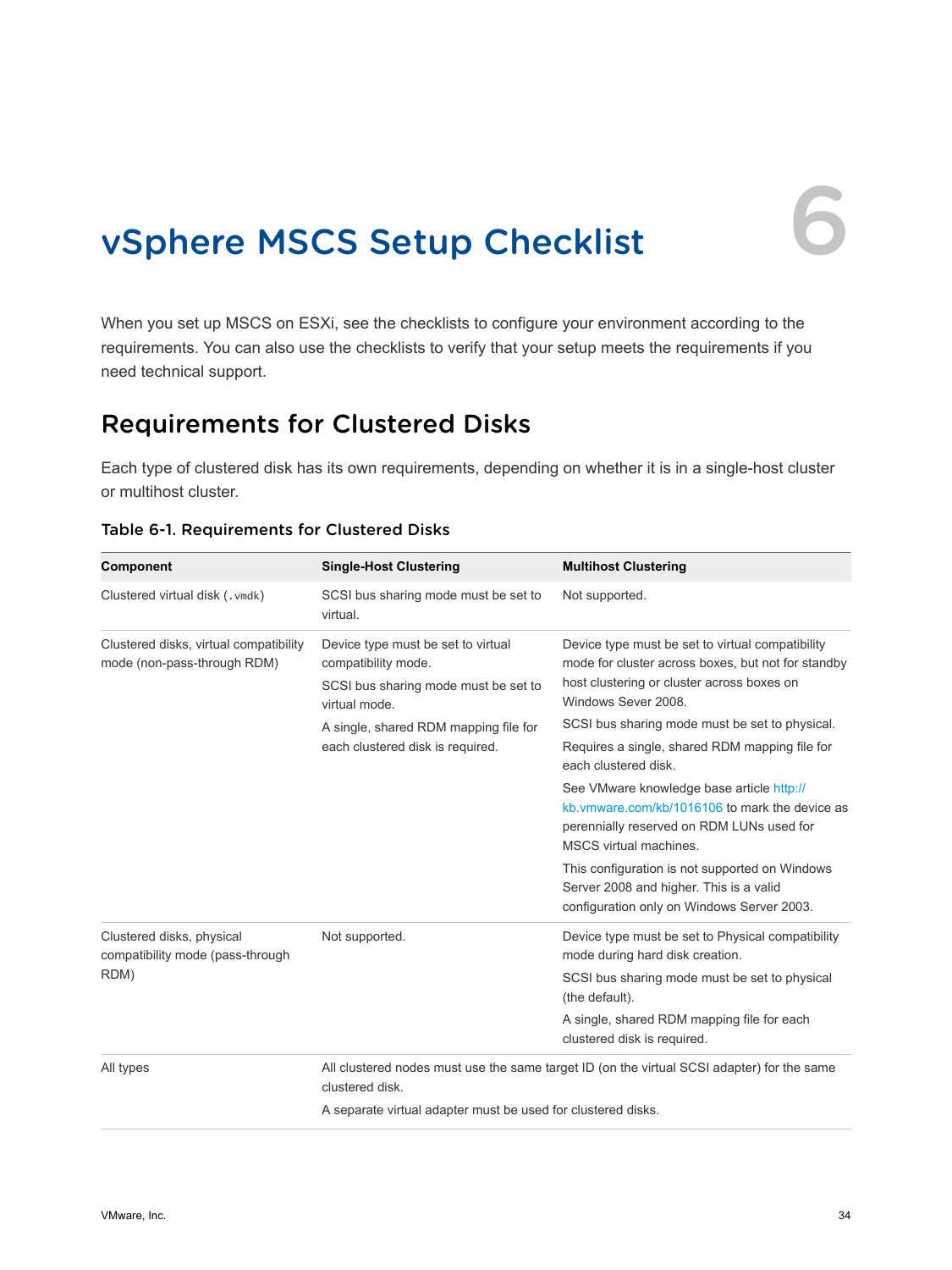### <span id="page-34-0"></span>Other Requirements and Recommendations

The following table lists the components in your environment that have requirements for options or settings.

| Component          | Requirement                                                                                                                                                                                                      |
|--------------------|------------------------------------------------------------------------------------------------------------------------------------------------------------------------------------------------------------------|
| Disk               | If you place the boot disk on a virtual disk, select <b>Thick Provision</b> during disk provisioning.                                                                                                            |
|                    | The only disks that you should not create with the Thick Provision option are RDM files (both physical<br>and virtual compatibility mode).                                                                       |
| Windows            | Use:                                                                                                                                                                                                             |
|                    | Windows Server 2003 SP1 (32 bit/64 bit)<br>■                                                                                                                                                                     |
|                    | Windows Server 2003 SP2 (32 bit/64 bit)                                                                                                                                                                          |
|                    | Windows Server 2003 R2 (32 bit/64 bit)<br>ш                                                                                                                                                                      |
|                    | Windows Server 2003 R2 SP1 (32 bit/64 bit)<br>ш                                                                                                                                                                  |
|                    | Windows Server 2003 R2 SP2 (32 bit/64 bit)<br>ш                                                                                                                                                                  |
|                    | Windows Server 2008 SP1 (32 bit/64 bit)<br>٠                                                                                                                                                                     |
|                    | Windows Server 2008 SP2 (32 bit/64 bit)<br>ш                                                                                                                                                                     |
|                    | Windows Server 2008 R2 (64 bit)                                                                                                                                                                                  |
|                    | Windows Server 2008 R2 SP1 (32 bit/64 bit)                                                                                                                                                                       |
|                    | Windows Server 2012                                                                                                                                                                                              |
|                    | Windows Server 2012 R2<br>٠                                                                                                                                                                                      |
|                    | For Windows Server 2003 SP1 and SP2, use only two cluster nodes.                                                                                                                                                 |
|                    | For Windows Server 2008 SP2 and above, you can use up to five cluster nodes.                                                                                                                                     |
|                    | Disk I/O timeout is 60 seconds or more (HKEY_LOCAL_MACHINE\System\CurrentControlSet\Services\Disk<br>\TimeOutValue).                                                                                             |
|                    | <b>Note</b> If you recreate the cluster, this value might be reset to its default, so you must change it again.                                                                                                  |
|                    | The cluster service must restart automatically on failure (first, second, and subsequent times).                                                                                                                 |
| ESXi configuration | Do not overcommit memory. Set the <b>Memory Reservation</b> (minimum memory) option to the same as the<br>amount of memory assigned to the virtual machine.                                                      |
|                    | If you must overcommit memory, the swap file must be local, not on the SAN.                                                                                                                                      |
|                    | ESXi 5.0 uses a different technique to determine if Raw Device Mapped (RDM) LUNs are used for MSCS<br>cluster devices, by introducing a configuration flag to mark each device as "perennially reserved" that is |
|                    | participating in an MSCS cluster. For ESXi hosts hosting passive MSCS nodes with RDM LUNs, use the                                                                                                               |
|                    | esxcli command to mark the device as perennially reserved:                                                                                                                                                       |
|                    | esxcli storage core device setconfig -d <naa.id> --perennially-reserved=true. See KB<br/>1016106 for more information.</naa.id>                                                                                  |
| Multipathing       | Contact your multipathing software vendor for information and support of non-VMware multipathing software<br>in vSphere.                                                                                         |

Table 6-2. Other Clustering Requirements and Recommendations